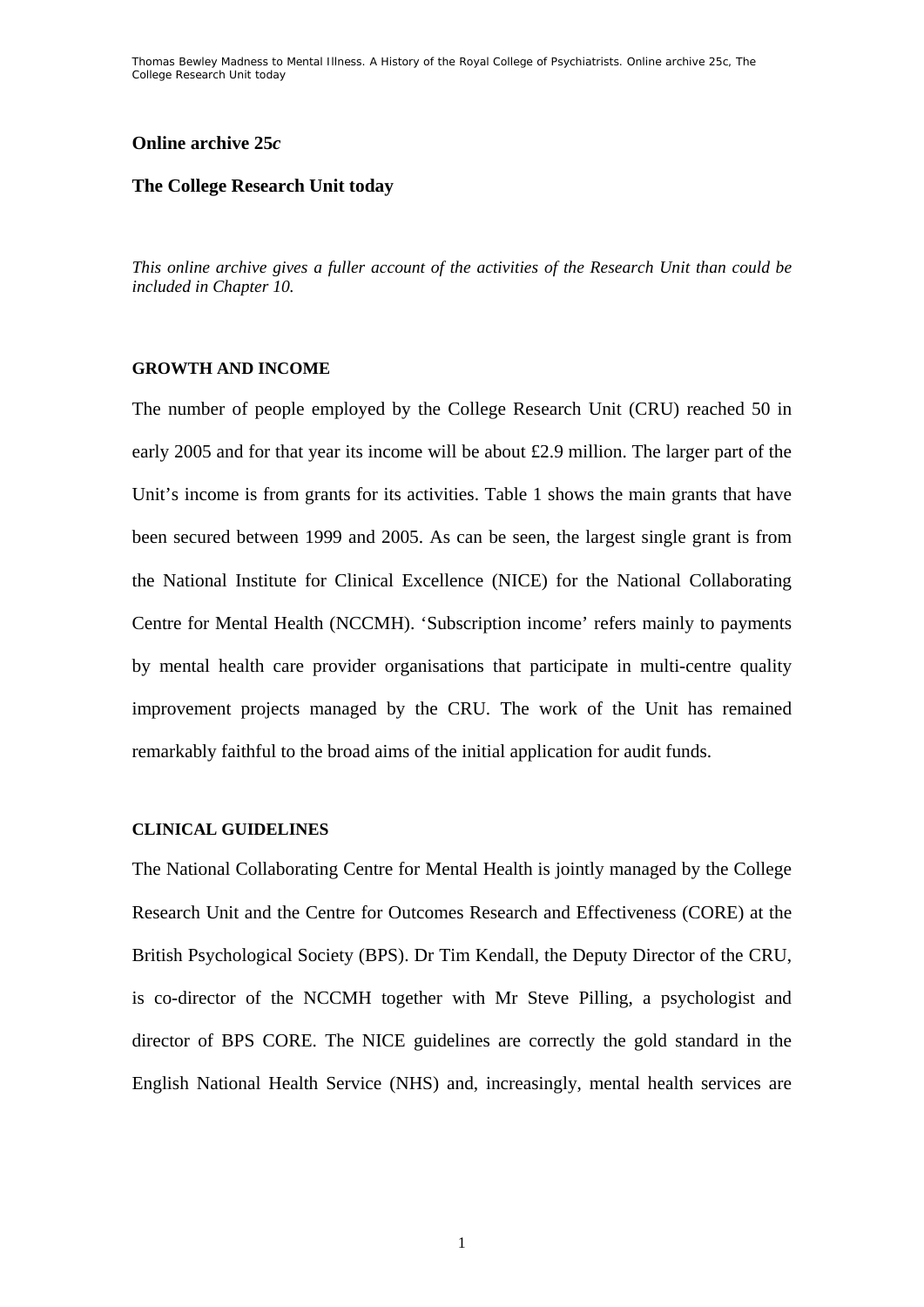expected to implement their recommendations. Table 2 shows the guidelines that have been published and which are planned.

# **THE STRUCTURE AND QUALITY OF MENTAL HEALTH SERVICES**

Over the past 5 years, the Unit has established a number of national quality improvement initiatives. Tables 3 and 4 list these and show the number of services that participate. These include services in all of the countries within the jurisdiction of the College (England, Ireland, Northern Ireland, Scotland and Wales) and, increasingly services from abroad. The longest established network is the Quality Network for Inpatient Child and Adolescent Mental Health Services (QNIC). About 85% of eligible services in the UK are members. Although the networks differ from one another in some important respects, they all follow a similar process of quality improvement activities. This is based on the clinical audit cycle. Standards, for service organisation and service processes, are agreed; services review themselves against these standards; services then receive a visit from a group of peers drawn from other services in the network; a report detailing local performance is prepared; services make action plans on the basis of this and the cycle starts again. In addition, the networks hold annual forums and produce an annual report that summarises the national picture.

The Electroconvulsive Therapy Accreditation Service (ECTAS) adds in the element of pass/fail. ECTAS is a good example of one key strength of a unit housed within a Royal College – longevity and constancy of purpose. John Pippard's second audit of electroconvulsive therapy (ECT) was the first major project undertaken by the Unit in 1989. The third audit was conducted in 1996 by Dr Richard Duffet. ECTAS was established in response to the finding that key aspects of ECT practice still had not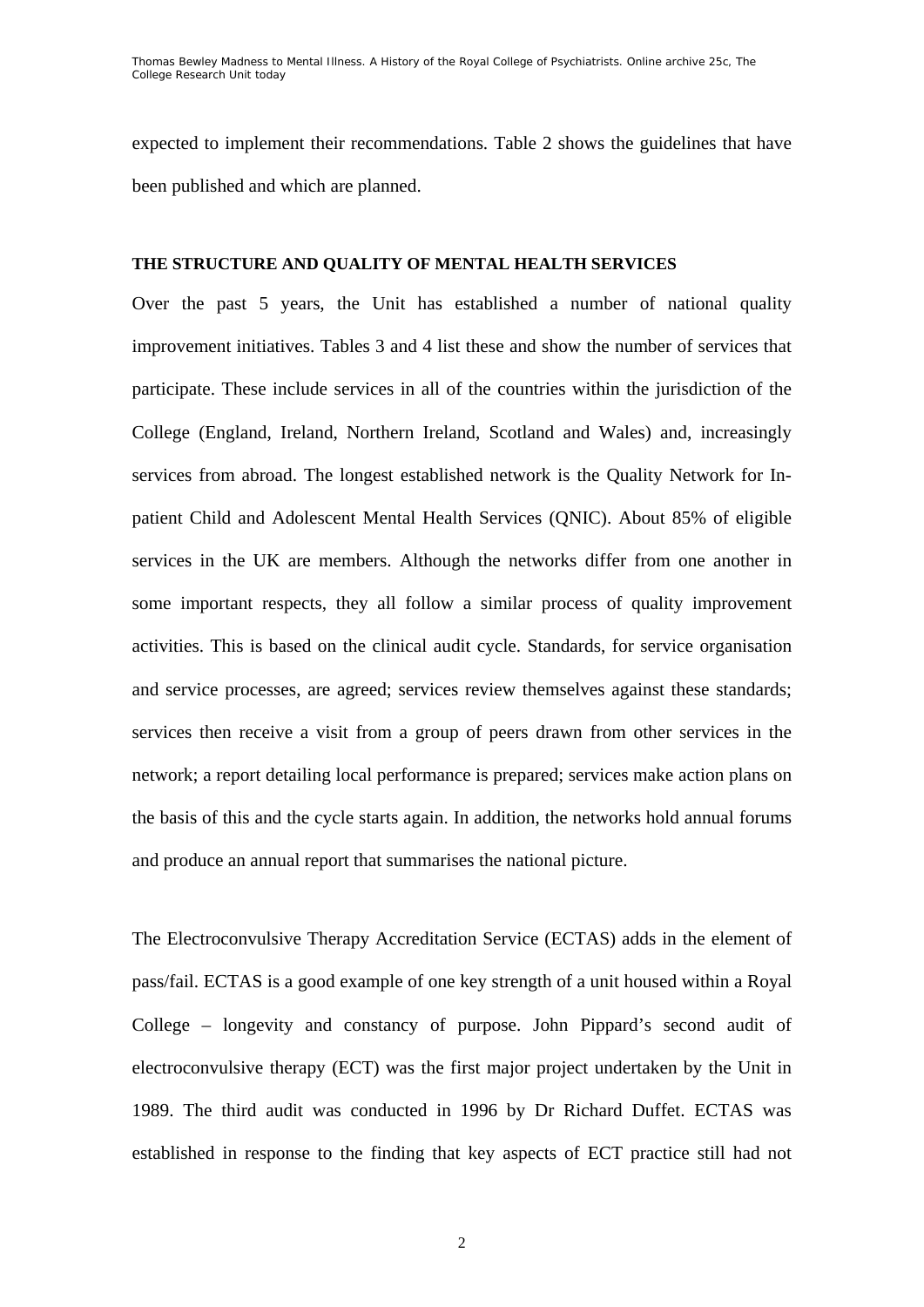improved despite the College's work. The Accreditation system has resulted in demonstrable improvement and has already led to some ECT clinics acknowledging that they cannot meet acceptable standards and closing down or merging with a neighbouring clinic that can. Other networks are planned, including for community CAMHS (Children Act and the Mental Health Act) and an accreditation system for acute psychiatric wards. The latter will develop from a national audit of violence in mental health in-patient settings that was funded by the Healthcare Commission.

# **OUTCOMES MEASUREMENT**

During his term as Director, Professor John Wing was commissioned by the Department of Health to develop an outcome measure that could be used by mental health services in routine practice and as part of a national mental health minimum data set. The resulting measure (the Health of the Nation Outcomes Scales – HoNOS) has not only just been adopted by the English Department of Health but has also been mandated throughout Australia and New Zealand and is widely used in a number of other countries.

## **HEALTH SERVICES RESEARCH**

The CRU is uniquely placed to engage large number of services in multi-centre health services research studies. It has been successful at attracting grants to do this from the Department of Health. These studies have influenced both practice and policy. They include: a major programme of research about the 1983 Mental Health Act to inform the working group making recommendations about reform of mental health legislation; research about the adequacy of mental health residential care for adults and a separate programme about in-patient services for young people. The latter led directly to the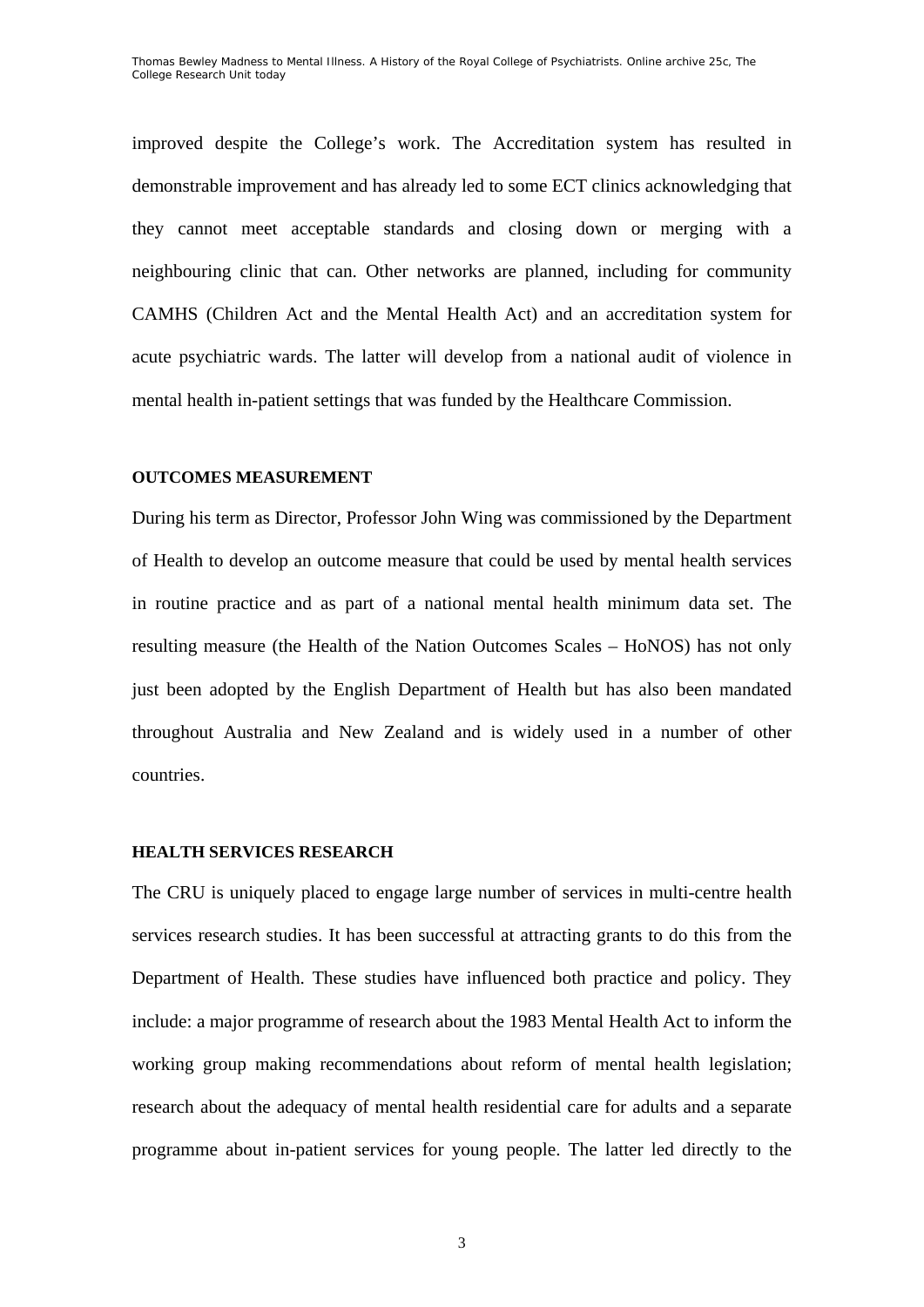establishment of QNIC. More recently, the Unit has set up a programme of qualitative research. This was established with a generous donation from Dr Jim Birley. The programme has included two ethnographic studies using participant observation; one of acute psychiatric wards and the other of the experience of life in the community of people with a severe mental illness.

# **TRAINING**

In 2004, the College decided to establish a training unit. One of the reasons was to set up a stream of income that might, eventually, replace the declining surpluses generated by the Publications Department. It was decided that the CRU would be the most appropriate department of the College to house this. The College Education and Training Centre was set up in 2005 and its first events were held in September of that year.

# **PUBLICATIONS**

The CRU has published nearly 300 papers in its 18 years of existence. A full list is available from the College and the CRU website.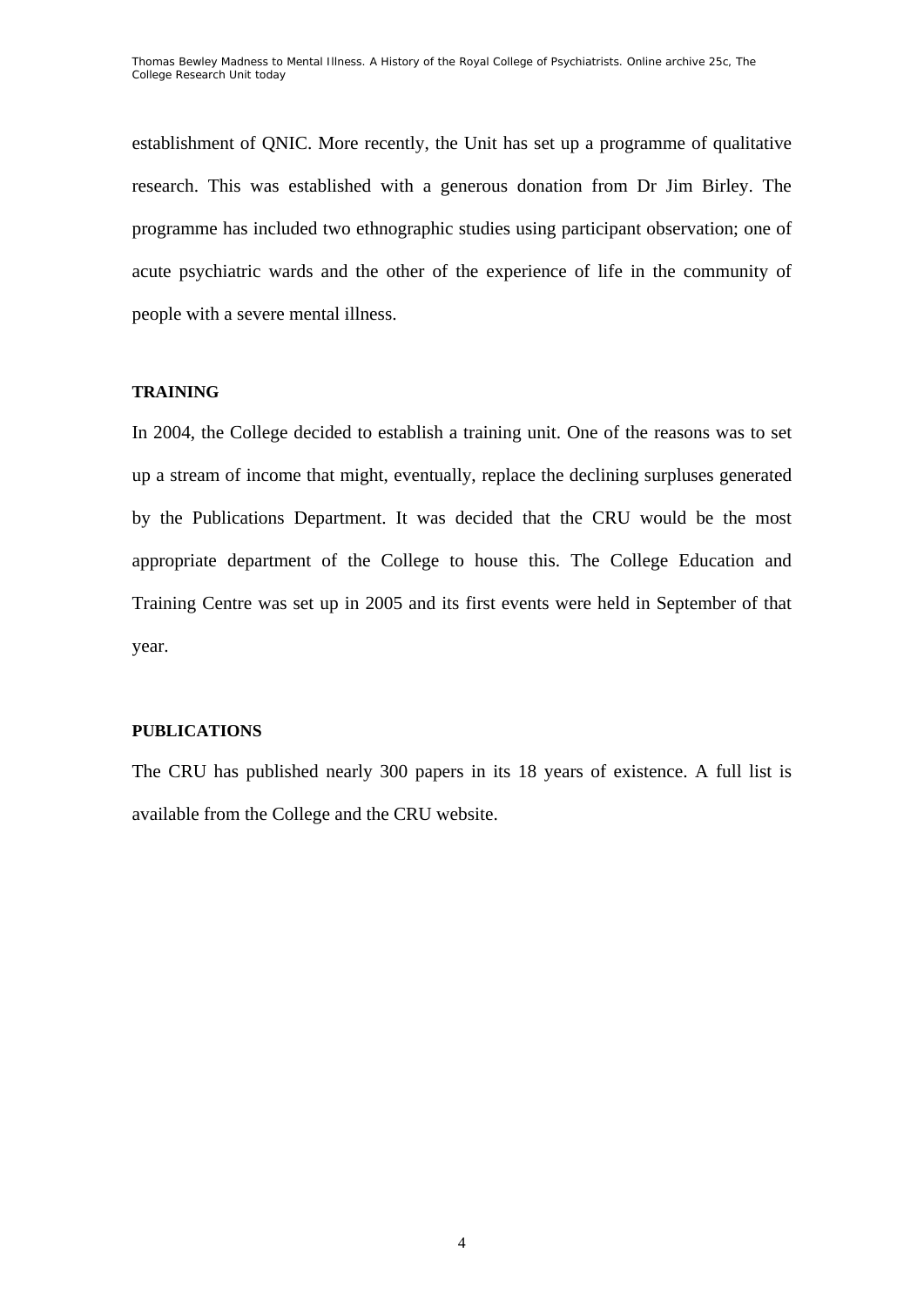# **Table 1. Major grants held since 1999.**

| PROJECT TITLE                                                                                         | <b>FUNDER</b>                                        | <b>DATES</b> | <b>AMOUNT</b> |
|-------------------------------------------------------------------------------------------------------|------------------------------------------------------|--------------|---------------|
| National in-patient child and adolescent psychiatry<br>study (NICAPS)                                 | NHS R&D                                              | 1999-2001    | £247 000      |
| Evaluation of the use of the Children Act and the<br>Mental Health Act in children and adolescents in | NHS R&D                                              | 1999-2001    | £71 000       |
| psychiatric settings (CAMHA-CAPS)                                                                     |                                                      |              |               |
| FOCUS: a project to identify and disseminate<br>information about effective practice in CAMHS         | Gatsby/DH                                            | 1996-2009    | c£2 500 000   |
| Life on an acute psychiatric ward: an ethnographic<br>study focusing on the experience of patients    | Donation by Dr Jim<br>Birley                         | 2000-2003    | £100 000      |
| QNIC (Quality Network of In-patient CAMHS)                                                            | <b>PPP</b> Healthcare                                | 2001-2004    | £249 000      |
| Community of therapeutic communities                                                                  | <b>Community Fund</b>                                | 2002-2005    | £151 000      |
| Care paths of those referred but not admitted to child<br>and adolescent in-patient units             | <b>NHS R&amp;D</b>                                   | 2003-2005    | £189 000      |
| A conversation analysis study of prescribing decisions<br>about antipsychotic drugs                   | Eli-Lilly                                            | 2003-2006    | £165 000      |
| An ethnographic study of life in the community for<br>those with a severe mental illness              | The Community<br>Fund                                | 2003-2006    | £180 000      |
| A national audit of the management of violence in in-<br>patient and community settings               | Commission for<br>Health Improvement                 | 2003-2005    | £190 000      |
| A survey of the roles and activities of consultant<br>addiction psychiatrists                         | <b>NHS R&amp;D</b>                                   | 2003-2005    | £140 000      |
| Costs and Outcomes of and Satisfaction with In-patient<br>Child and Adolescent Mental Health Services | NHS SDO                                              | 2003-2006    | £300 000      |
| Regional collaboratives for self-harm services                                                        | <b>Health Foundation</b>                             | 2005-2009    | £360 000      |
| The UK Prescribing Observatory for Mental Health                                                      | <b>Health Foundation</b>                             | 2005-2009    | £450 000      |
| Evaluation of the Mental Health Improvement<br>Programme                                              | <b>NHS SDO</b>                                       | 2005-2007    | £200 000      |
| The development of commissioning standards for<br>therapeutic communities                             | DH                                                   | 2004-2005    | £48 000       |
| The development of commissioning standards for in-<br>patient CAMHS units                             | DH                                                   | 2005-2006    | £48 000       |
| A quality improvement network for community<br><b>CAMHS</b>                                           | $\rm{DH}$                                            | 2005-2006    | £140 000      |
| A quality network for non-mental health therapeutic<br>communities                                    | <b>Community Fund</b>                                | 2005-2008    | £350 000      |
| The NICE National Collaborating Centre for Mental<br>Health                                           | National Institute for<br><b>Clinical Excellence</b> | 2001-present | £3 420 000    |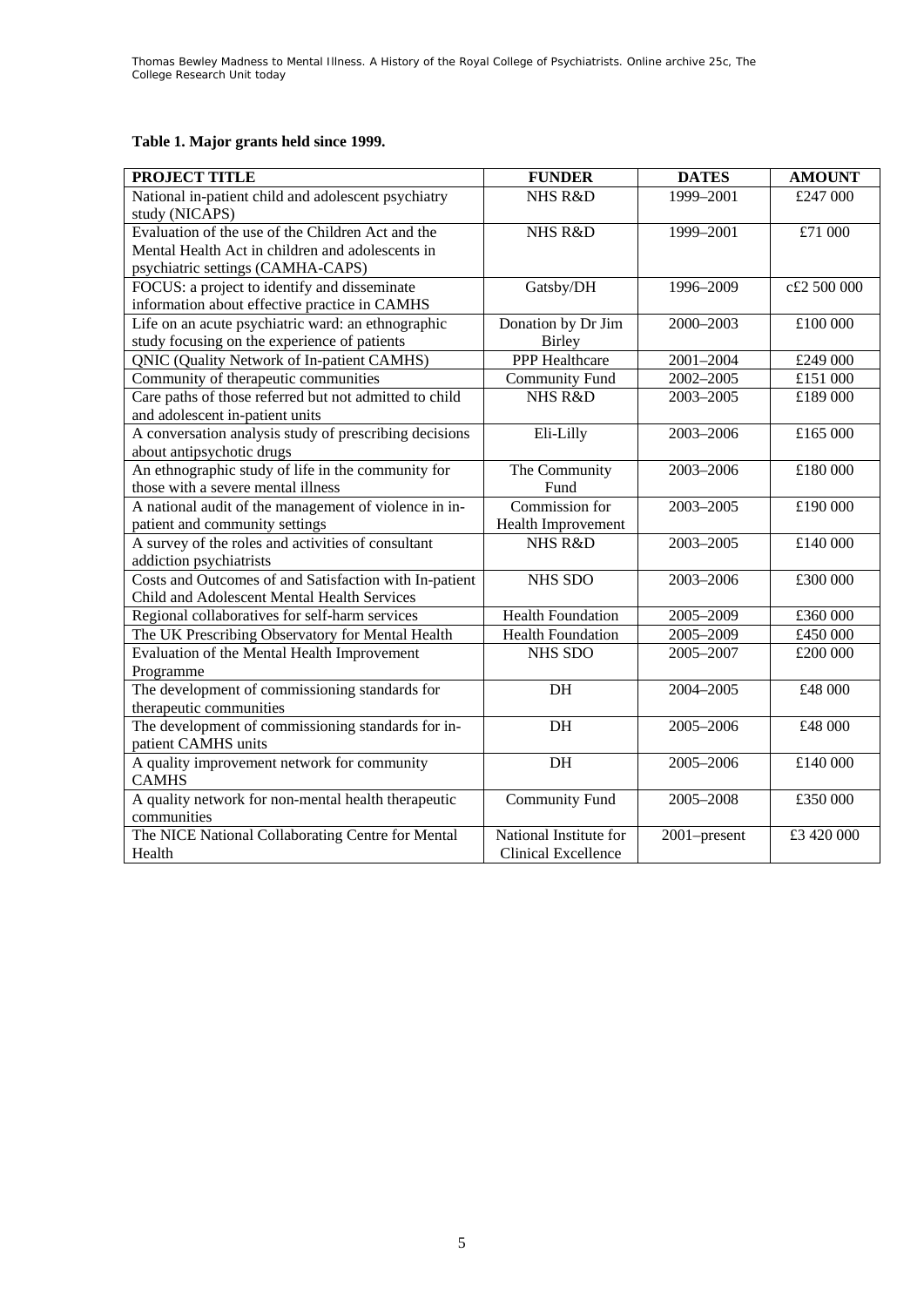**Table 2. Past and future guidelines developed by the NICE National Collaborating Centre for Mental Health (which is jointly managed by the College Research Unit and the CORE Unit of the British Psychological Society) – as of August 2005.** 

| <b>Future topics</b>                    | Past topics      |
|-----------------------------------------|------------------|
| Depression in children and young people | Schizophrenia    |
| OCD and BDD                             | Eating disorders |
| Bipolar disorder                        | Self-harm        |
| Antenatal and perinatal mental health   | Depression       |
| Dementia                                | <b>PTSD</b>      |
| Drug misuse – psychosocial              |                  |
| Drug misuse - detox ADHD                |                  |
| Schizophrenia update                    |                  |

## **Table 3. Quality improvement networks managed by the CRU at August 2005.**

| <b>Network</b>                                        | Year the network was<br>founded | Number of members          |
|-------------------------------------------------------|---------------------------------|----------------------------|
| <b>Quality Network for In-patient</b><br>CAMHS (QNIC) | 2001                            | 72 in-patient CAMHS units  |
| <b>Community of Communities</b>                       | 2002                            | 64 therapeutic communities |
| <b>ECT</b> Accreditation Service<br>(ECTAS)           | 2003                            | 68 ECT clinics             |
| Quality Improvement Network for<br>Multi-agency CAMHS | 2005                            | Recruitment just started   |

Table 4: Other multi-centre quality improvement networks managed by the CRU.

| <b>Network</b>                                    | Year it was founded | Number of members                          |
|---------------------------------------------------|---------------------|--------------------------------------------|
| National Audit of Violence                        | 2003                | 266 psychiatric wards/50 NHS<br>trusts     |
| Prescribing Observatory for<br>Mental Health      | 2005                | 34 NHS trusts                              |
| Regional Collaboratives for<br>Self-harm Services | 2005                | 45 services (linked A&E/mental)<br>health) |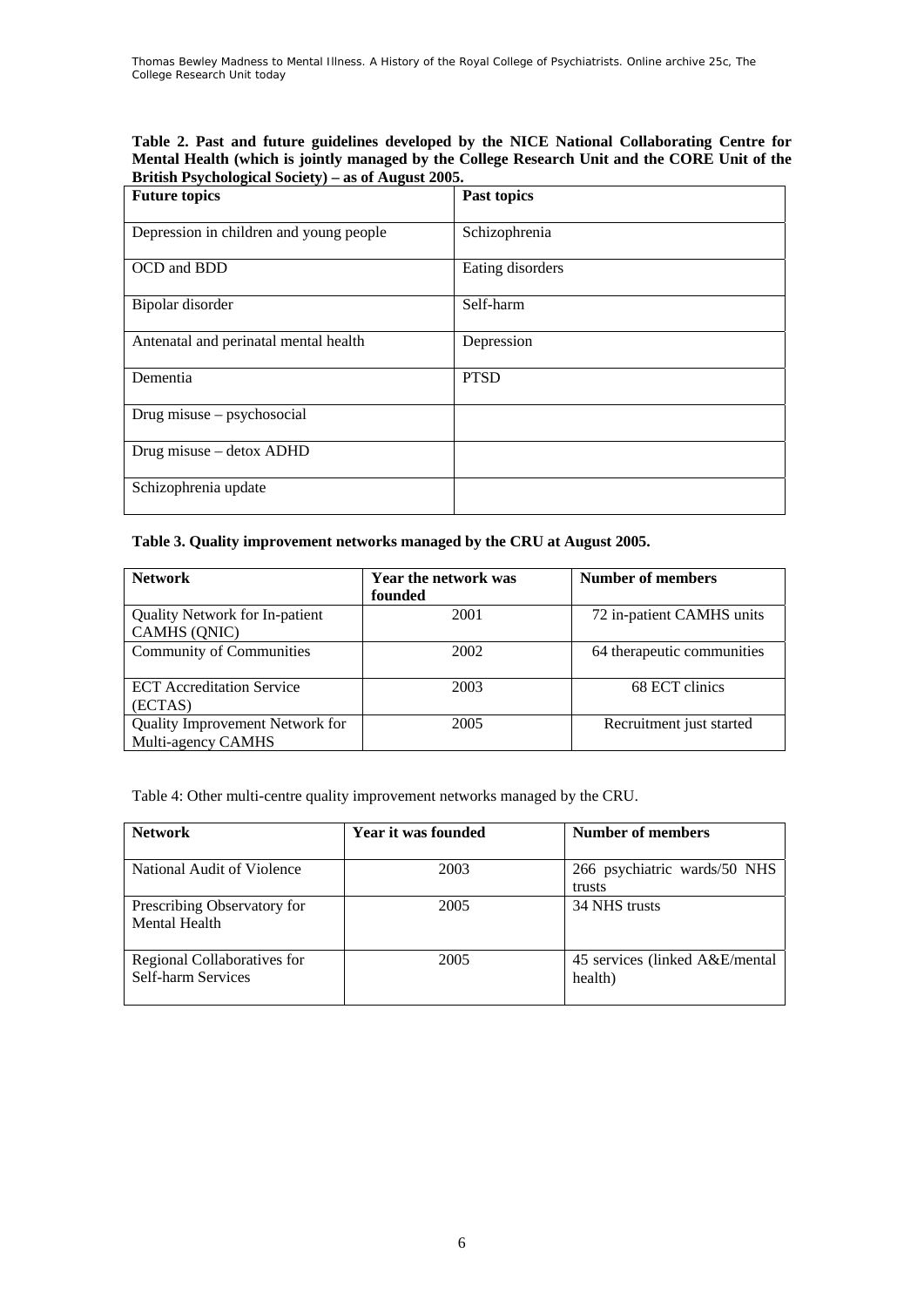The College Research Unit remains a department of the College with its Director accountable to the President. Over the years, the number of people employed by the CRU has increased steadily and it had to relocate three times. The CRU now has 50 full-time staff members in addition to the Director and Deputy Director and a number of people working on a sessional basis. Most income is still derived from outside sources. It now receives no direct research grants from the College, but could not function without the very considerable administrative support provided by the finance, human resources and information technology staff and the College Secretary. It has achieved its remit through a combination of activities, including health services research, systematic evaluations of key service issues, the development, dissemination and application of service standards, clinical guidelines and outcome measures, and the coordination of multi-centre audit projects. The CRU has strong working links with many other organisations, including professional, academic and service user and carer organisations. It has also undertaken collaborative work with most of the faculties of the College.

It now has had nearly 300 publications, a CRU website is regularly updated and the Unit now produces an Annual Report and events brochure. Some publications are regularly updated including *Finding the Evidence*, which aims to provide clinicians with rapid access to the best available secondary research evidence. The second edition has expanded on the first to provide an essential resource for clinicians. The Unit regularly organises conferences and symposia on key issues for mental health, which attract a multi-professional audience. Some of these conferences/symposia have been organised in joint collaboration with the College Faculties. The Unit has been structured to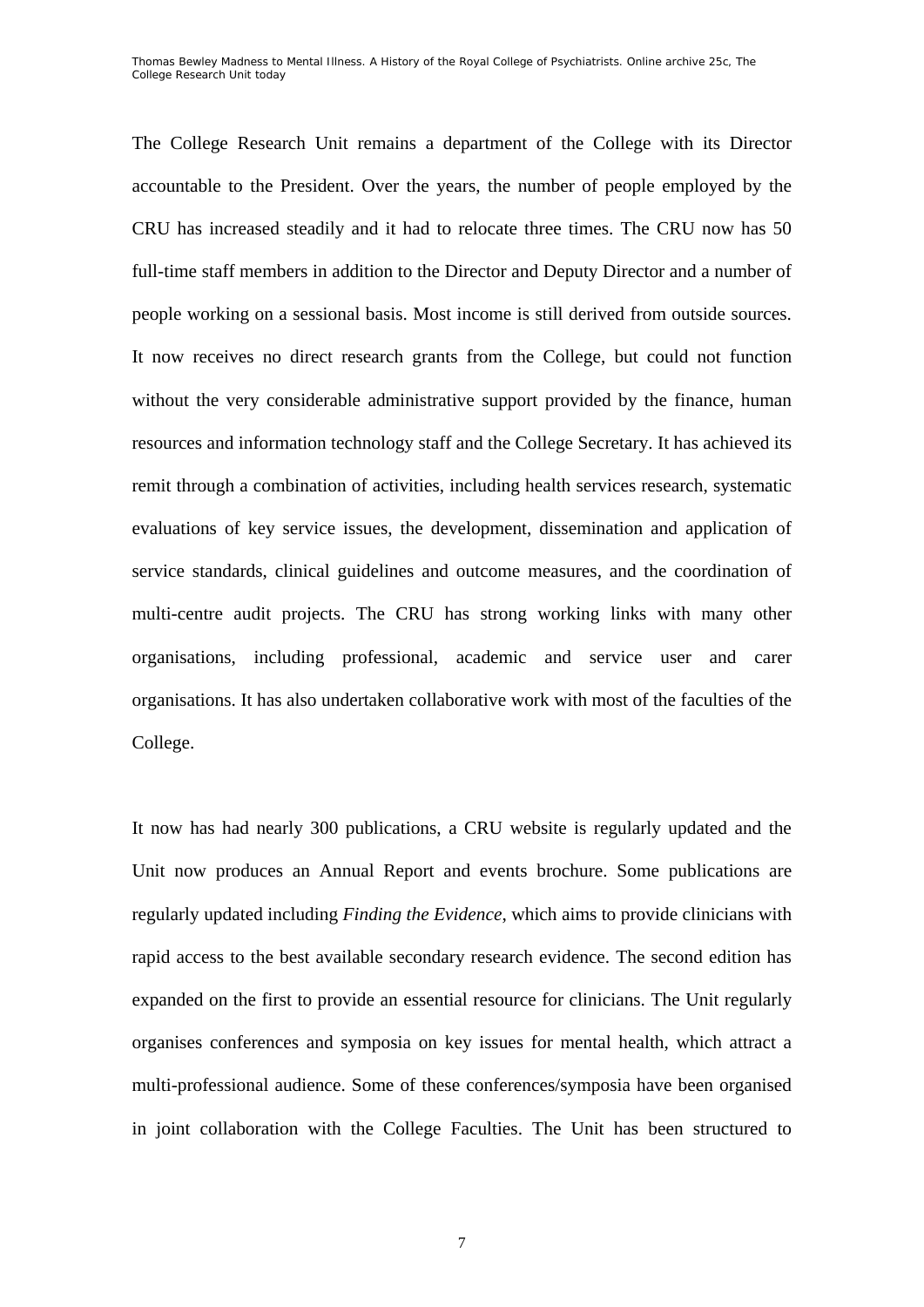improve efficiency with four sections: health service research; quality initiatives and networks; the National Collaborating Centre and a section 'FOCUS' promoting clinical and organisational effectiveness in child services, with an emphasis on incorporating evidence-based research.

# **PUBLICATIONS LIST**

### **LIST OF PUBLICATIONS BY CRU STAFF FROM JANUARY 1990 TO PRESENT**

#### **1990**

**1.** Brewin, C.R., Veltro, F., Wing, J.K., MacCarthy, B. & Brugha, T.S. (1990) The assessment of psychiatric disability in the community. A comparison of clinical, staff and family interviews. British Journal of Psychiatry, 157, 671-674.

**2.** Glover, G.R. (1990) Medical audit and mental health care. Psychiatric Bulletin, 14, 326-327.

**3.** Glover, G.R. (1990) The audit of mental health services. Quality Assurance in Health Care, 1990, 181- 188.

**4.** Glover, G.R., Farmer, R.D.T. & Preston, T.D. (1990) Indicators of mental hospital bed use. Health Trends, 23, 111 - 115.

**5.** Wing, J.K. (1990) The functions of asylum. British Journal of Psychiatry, 157, 822-827.

**6.** Wing, J.K. (1990) Planning and evaluating health and social services for people with a long term psychiatric disorder. In: Public Health and Social Psychiatry (eds D. Goldberg, D. Tantum), 21-231. Gottingen: Hogrefe and Huber.

**7.** Wing, J.K. (1990) Meeting the needs of people with psychiatric disorders. Social Psychiatry and Epidemiology, 25, 2-8.

**8.** Wing, J.K. (1990) Vision and reality. In: The Closure of Mental Hospitals (eds P. Hall, I. Brockington), 10-19. London: Gaskell.

**9.** Wing, J.K., Babor, T., Brugha, T., Burke, J., Cooper, J., Giel, R., Jablensky, A., Regier, D. & Sartorius, N. (1990) SCAN: Schedules for Clinical Assessment in Neuropsychiatry. Archives of General Psychiatry, 47, 589-593.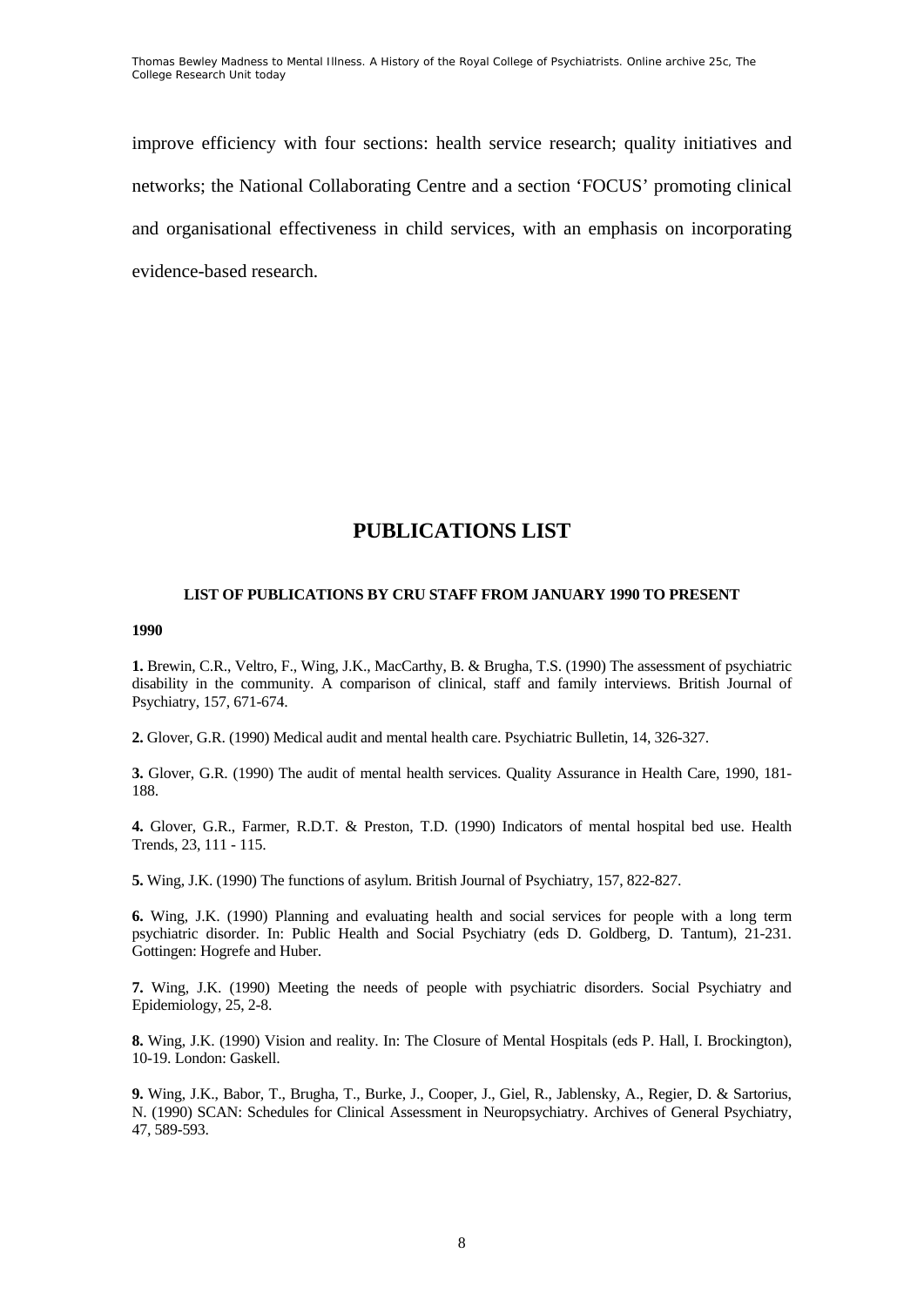## **1991**

**10.** Glover, G.R. (1991) A Software System for Administration and Monitoring of Mental Health Act Work. London: Royal College of Psychiatrists' Research Unit.

**11.** Glover, G.R. (1991) The official data available on mental health. In: Indicators for Mental Health in the Population (eds R. Jenkins, S. Griffiths). London: HMSO.

**12.** Glover, G.R. (1991) The use of inpatient psychiatric care by immigrants in a London Borough. International Journal of Social Psychiatry, 37, (2) 121-134.

**13.** Wing, J.K. (1991) Ethics and psychiatric research. In: Psychiatric Ethics. Second edition (eds S. Bloch, P. Chodoff), 415-434. Oxford: Oxford University Press.

**14.** Wing, J.K. (1991) Audit in mental health. In: Indicators for Mental Health in the Population (eds R. Jenkins, S. Griffiths), 87-99. London: HMSO.

**15.** Wing, J.K. (1991) Monitoring and evaluating mental health services. Discussion of paper by H Häfner & W an der Heiden. In: Evaluation of Comprehensive Care for the Mentally Ill (eds H. Freeman, J. Henderson), 18-23. London: Gaskell.

**16.** Wing, J.K. (1991) Measuring and classifying clinical disorders. Learning from the PSE. In: Social Psychiatry. Theory, Methodology and Practice (ed P. Bebbington), 141-162. New Brunswick and London: Transaction Publishers.

**17.** Wing, J.K. (1991) Social psychiatry. In: Social Psychiatry. Theory, Methodology and Practice (ed P. Bebbington), 3-22 New Brunswick and London: Transaction Publishers.

**18.** Wing, J.K. (1991) Concepts of schizophrenia. Current developments and future prospects. In: Schizophrenia in Youth. Etiology and Therapeutic Consequences (ed C. Eggers), 4-14. Heidelberg: Springer-Verlag.

#### **1992**

**19.** Royal College of Psychiatrists' Research Unit (1992) Mental Health Information Systems Working Group. Report to the College Research Committee. London: Royal College of Psychiatrists' Research Unit.

**20.** Lelliott, P. (1992) The College Research Unit and its clinical audit programme. Psychiatric Bulletin, 16, 313-315.

**21.** Lelliott, P. & Strathdee, G. (1992) The one-day census in clinical audit. Psychiatric Bulletin, 16, 614- 615.

**22.** Pippard, J. (1992) A Bibliography of Audit in ECT. London: Royal College of Psychiatrists' Research Unit.

**23.** Pippard, J. (1992) Auditing the administration of ECT. Psychiatric Bulletin, 16, 59-62.

**24.** Pippard, J. (1992) Audit of electroconvulsive treatment in two NHS regions. British Journal of Psychiatry, 160, 621-637.

**25.** Shanks, S. (1992) Coding and Mental Health Information Systems. A Review of Current Approaches. London: Royal College of Psychiatrists' Research Unit.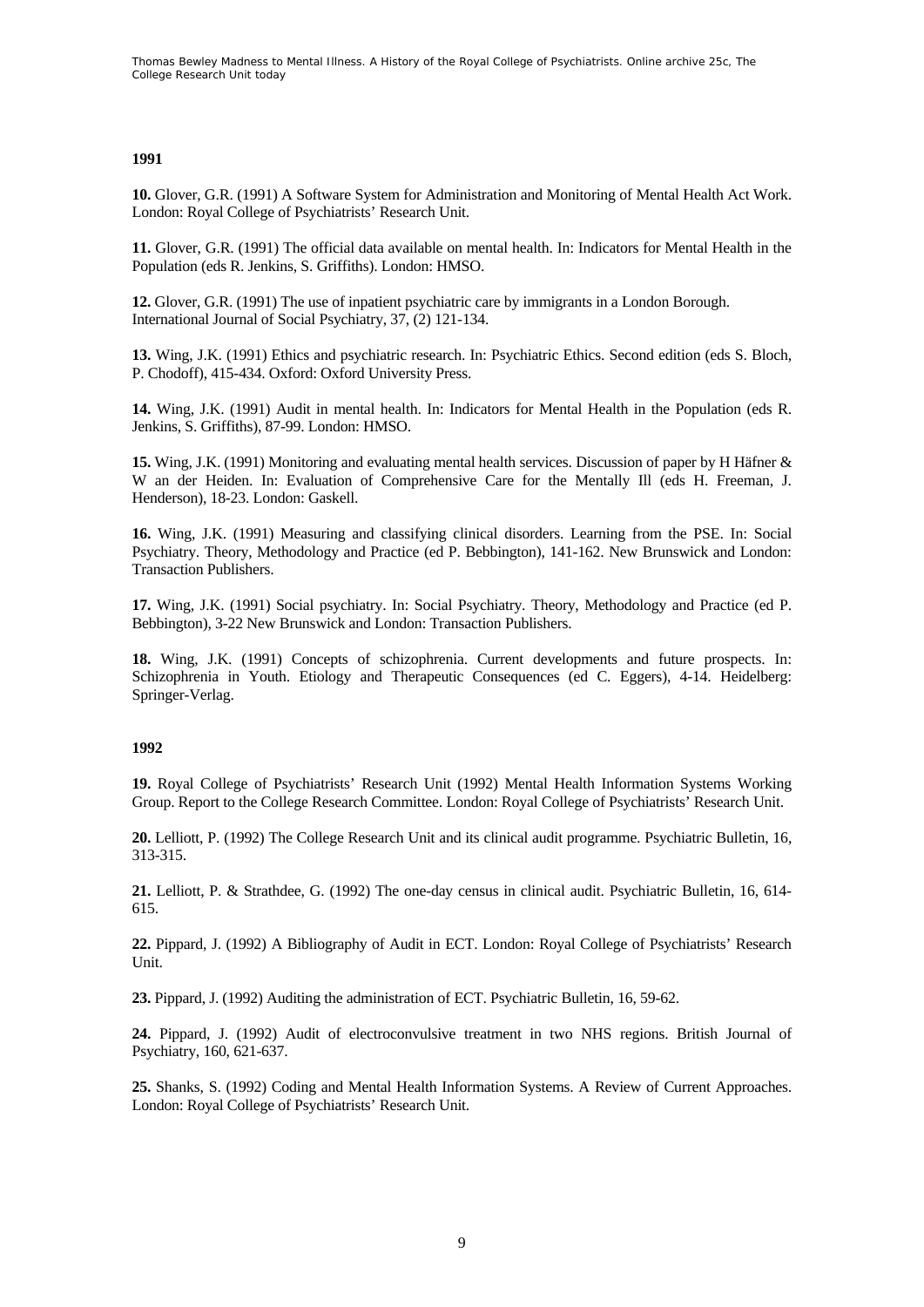**26.** Wing, J.K. (1992) The differential diagnosis of schizophrenia. In: Schizophrenia. An Overview and Practical Handbook (ed D. Kavanagh), 6-22. London: Chapman and Hall.

**27.** Wing, J.K. (1992) Social consequences of severe and persistent psychiatric disorders. In: Principles of Social Psychiatry (ed J. Leff, D. Bhugra). 400-411. London: Blackwell.

**28.** Wing, J.K. (Chief Editor) (1992) SCAN. Schedules for Clinical Assessment in Neuropsychiatry. Manual, Glossary and Recording Booklets. Pre-publication draft. Geneva: WHO.

**29.** Wing, J.K. (1992) Comment on 'institutionalism and schizophrenia' 30 years on. British Journal of Psychiatry, 160, 241-243.

**30.** Wing, J.K., Brewin, C. & Thornicroft, G. (1992) Defining mental health needs. In: Measuring Mental Health Needs (eds G. Thornicroft, C. Brewin, J.K. Wing). 1-17. London: Gaskell.

**31.** Wing, J.K., Thornicroft, G. & Brewin, C. (1992) Measuring and meeting mental health needs. In: Measuring Mental Health Needs, (eds G. Thornicroft, C. Brewin, J.K. Wing) 308-316. London: Gaskell.

**32.** Winston, C.M., Crane, T. & Ghosh, A. (1992) A psychosexual clinic in a rural district: five years experience in West Wales. Sexual and Marital Therapy, 7, 11-17.

#### **1993**

**33.** Anthony, P., Elphick, M. & Lelliott, P. (1993) Casemix in psychiatry. Psychiatric Bulletin, 17, 8-9.

**34.** Brewin, C.R. & Wing, J.K. (1993) The MRC Needs for Care Assessment. Progress and controversies. Psychological Medicine 23, 837-841.

**35.** Glover, G.R. (1993) Sex ratio errors in census data. British Medical Journal, 307, 506 (Letter).

**36.** Glover, G.R., Rohde, J. & Farmer, R.D.T. (1993) Is the money following the clients with learning disabilities? British Medical Journal, 306, 987-990.

**37.** Lelliott, P. (1993) Making Medical Audit Effective. Psychiatry Specialty Supplement. Joint Centre for Education in Medicine/Royal College of Psychiatrists' Research Unit: London.

**38.** Lelliott, P., Flannigan, C. & Shanks, S. (1993) A Review of Seven Mental Health Information Systems: A Functional Perspective. London: Royal College of Psychiatrists' Research Unit.

**39.** Lelliott, P., Sims, A. & Wing, J.K. (1993) Who pays for community care? The same old question. British Medical Journal, 307, 991-994.

**40.** Rix, S., Christie, M. & Wing, J.K. (1993) The role of the mental health SWG in the development of the Read Codes. Clinical Psychology Forum, December, 34-36.

**41.** Thompson, R., Cook, G., Lelliott, P., Baker, I. & Godwin, R. (1993) Audit and the Purchaser/Provider Interaction. Annex B EL (93)34. NHSME.

**42.** Wing, J.K. (1993) Read Codes for the mental health professions. The Clinical Terms Project. Psychiatric Bulletin, 17, 195-196.

**43.** Wing, J.K. (1993) Social aspects of schizophrenia. Triangle, 32, (1) 39-44.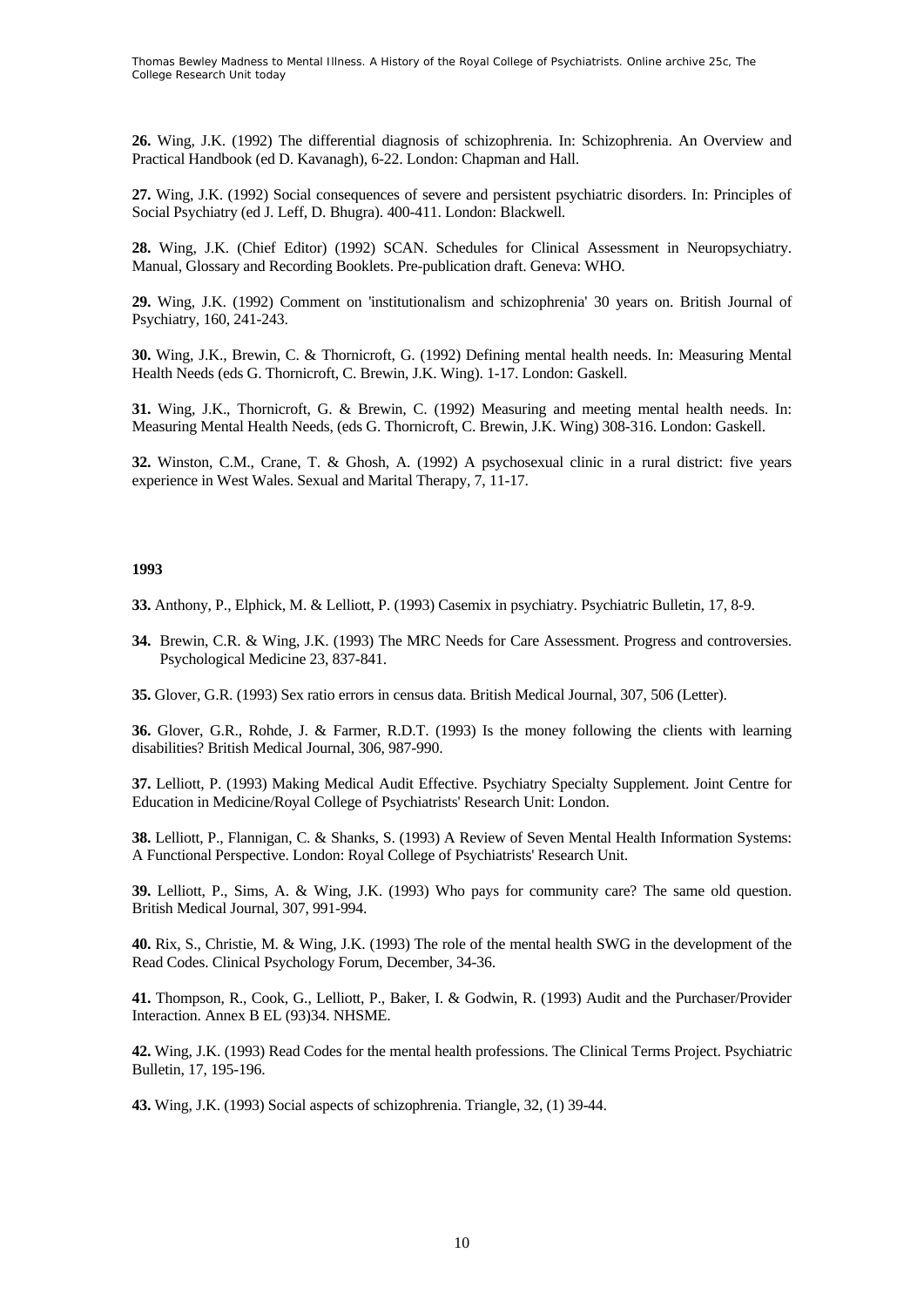**44.** Wing, J.K. (1993) Clinical audit in psychiatry. In: Medical Audit. Rationale and Practice, (eds S.P Frostick, P.J. Radford, W.A. Wallace) 271-286. Cambridge: Cambridge University Press.

**45.** Wing, J.K. (1993) Defining need and evaluating services. In: The Mentally Disordered Offender in an Era of Community Care (eds W. Watson, A.Grounds), chapter 7. Cambridge: Cambridge University Press.

**46.** Wing, J.K. (1993) Institutionalism revisited. Criminal Behaviour and Mental Health, 3, 441-451.

#### **1994**

**47.** Audini, B., Marks, I.M., Lawrence, R.E., Connolly, J. & Watts, V. (1994) Home-based versus outpatient care for people with serious mental illness: phase II of a controlled study. British Journal of Psychiatry, 165, 204-210.

**48.** Bebbington, P.E., Feeney, S.T., Flannigan, C.B., Glover, G.R., Lewis, S.W. & Wing, J.K. (1994) Inner London collaborative audit of admissions. II. Ethnicity and the use of the Mental Health Act. British Journal of Psychiatry, 165, 734-749.

**49.** Curran, H.V., Bond, A., O'Sullivan, G., Bruce, M., Marks, I., Lelliott, P., Shine, P. & Lader, M. (1994) Memory functions, alprazolam and exposure therapy: a controlled long-term study of agoraphobia with panic disorder. Psychological Medicine, 24, 969-976.

**50.** Flannigan, C.B., Glover, G.R., Feeney, S.T., Wing, J.K., Bebbington, P.E. & Lewis, S.W. (1994) Inner London collaborative audit of admissions. I. Introduction, methods and preliminary findings. British Journal of Psychiatry, 165, 734-742.

**51.** Flannigan, C.B., Glover, G.R., Wing, J.K., Lewis, S.W., Bebbington, P.E. & Feeney, S.T. (1994) Inner London collaborative audit of admissions. III. Reasons for acute admission to psychiatric wards. British Journal of Psychiatry, 165, 750-759.

**52.** Glover, G.R., Flannigan, C.B., Feeney, S.T., Wing, J.K., Bebbington, P.E. & Lewis, S.W. (1994) Admission of British Caribbeans to psychiatric hospitals. Is it a cohort effect? Social Psychiatry and Psychiatric Epidemiology, 29, 282-284.

**53.** Herriot, P., Bhui, K. & Lelliott, P. (1994) Supervision of trainees. A suitable topic for audit. Psychiatric Bulletin, 18, 474-476.

**54.** Knapp, M., Beecham, J., Koutsogeorgopoulou, V., Hallam, A., Fenyo, A., Marks, I.M., Connolly, J., Audini, B. & Muijen, M. (1994) Service use and costs of home-based versus hospital-based care for people with serious mental illness. British Journal of Psychiatry, 165, 195-203.

**55.** Lelliott, P. (1994) The Royal College of Psychiatrists' audit programme. In: Professional and Management Aspects of Medical Audit (ed A. Hopkins). London: Royal College of Physicians.

**56.** Lelliott, P. (1994) Clinical audit in psychiatry. Hospital Update, 20, 82-91.

**57.** Lelliott, P. (1994) Local audit of suicide. In: The Prevention of Suicide (eds R. Jenkins, S. Griffiths, I. Wiley, K. Hawton, G. Morgan, A. Tylee). London: HMSO.

**58.** Lelliott, P. (1994) The Royal College of Psychiatrists. In: Medical Audit of the Royal Colleges and their Faculties in the UK, (ed A. Hopkins) London: Consulting. (no copy held)

**59.** Lelliott. P. (1994) Making clinical informatics work. British Medical Journal, 308, 802-803.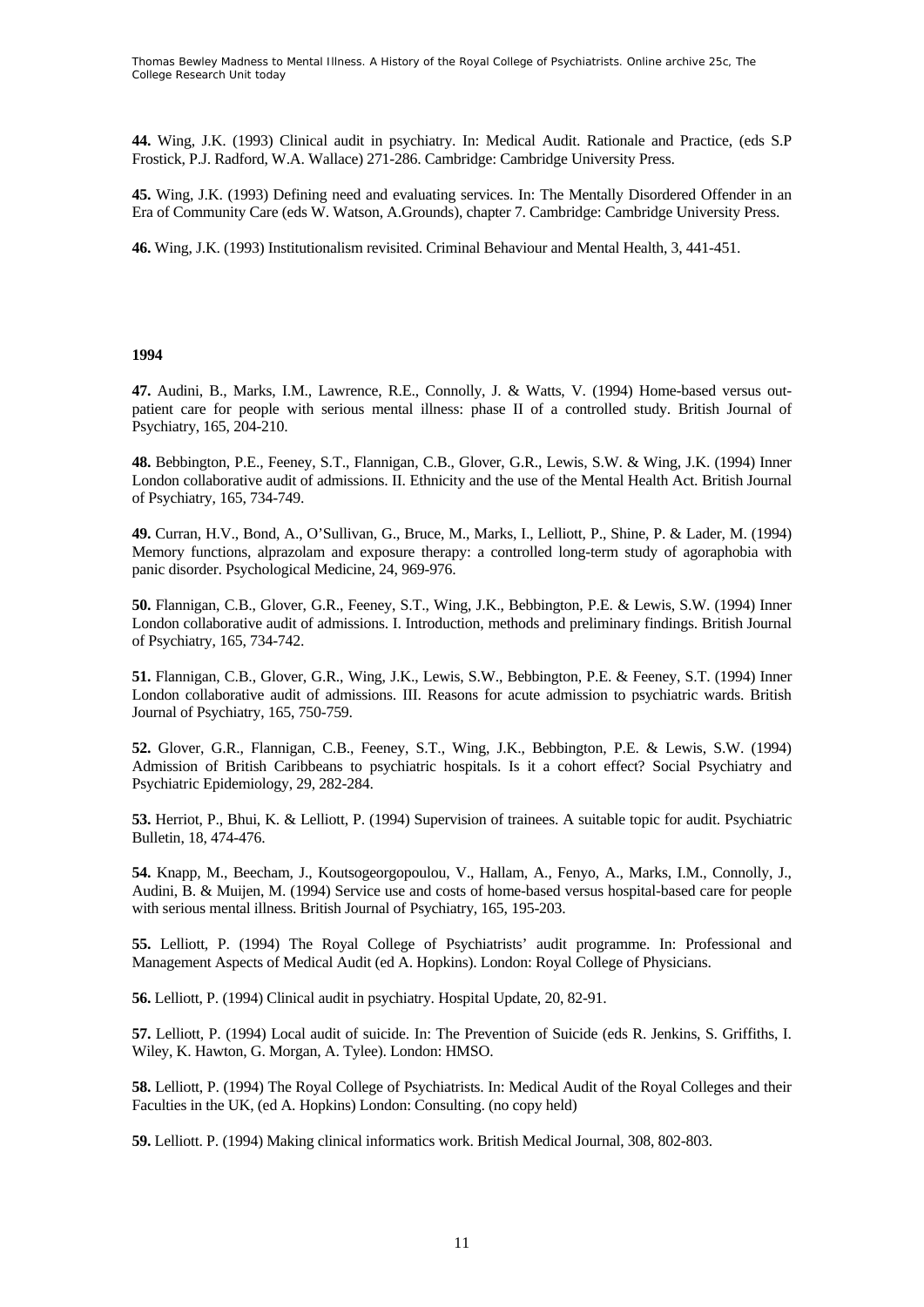**60.** Lelliott, P. (1994) An update on the activities of the College Research Unit. Psychiatric Bulletin, 18, 58- 61.

**61.** Lelliott, P., Flannigan, C. & Shanks, S. (1994) A review of seven mental health information systems: A functional perspective. In: Computers in Mental Health, (eds G. Andrews, H. Dilling, T.B. Üstün, M. Briscoe) 68-90. St Andrews: Longman Cartermill.

**62**. Lelliott, P., Wing, J.K. & Clifford, P. (1994) National audit of new long-stay psychiatric patients. 1. Method and description of the cohort. British Journal of Psychiatry, 165, 160-169.

**63.** Lelliott, P. & Wing, J.K. (1994) National audit of new long-stay psychiatric patients. II. Impact on services. British Journal of Psychiatry, 165, 170-178.

**64.** Marks, I. M., Connolly, J., Muijen, M., Audini, B., McNamee.G. & Lawrence, R.E. (1994) Home-Based verus Hospital-Based

Care for people with serious illness. British Journal of Psychiatry, 165, 179-194.

**65.** Marriott, S. & Lelliott, P. (1994) Clinical Practice Guidelines and their Development: Council Report CR34. London: Royal College of Psychiatrists.

**66.** Patel, V. & Winston, M. (1994) Universality of mental illness revisited: assumptions, artefacts and new directions. British Journal of Psychiatry, 165, 437-440.

**67**. Wing, J.K. (1994) Mental illness. In: Health Care Needs Assessment. The Epidemiologically Based Needs Assessment Reviews (eds A. Stevens, J. Raftery), vol 2, 202-304. Oxford: Radcliffe. (out of print - no copy held)

**68.** Wing, J.K. (1994) Measuring mental health outcomes: A perspective from the Royal College of Psychiatrists In: Outcomes into Clinical Practice, (ed T. Delamothe) 147-152. London: BMA.

**69.** Wing, J.K. (1994) A strategy for mental health informatics. In: Computers in Mental Health, (eds G. Andrews, H. Dilling, T.B. Üstün, M. Briscoe) 9-15. St Andrews: Longman Cartermill.

**70.** Wing, J.K. (1994) Mental disability. Disability and Primary Care, Update, 1 September 1994, 208-218.

**71.** Wing, J.K., Curtis, R. & Beevor, A. (1994) Health of the Nation. Measuring mental health outcomes. Psychiatric Bulletin, 18, 690-691.

**72.** Wing, J.K. & Lelliott, P. (1994) Number of psychiatric beds Needed. British Medical Journal, 309, 1516. (Letter)

**73.** Wing, J.K. & Rix, S.R. (1994) Read Codes for the mental health professions. An update. Psychiatric Bulletin, 18, 234-235.

**74**. Winston, M. (1994) The Bethel at Norwich: an eighteenth-century hospital for lunatics. Medical History, 38, 27-51.

#### **1995**

**75.** Clinical Standards Advisory Group (1995) Schizophrenia - Volume 1. London: HMSO.

**76.** Curtis, R. (1995) Health of the Nation Outcome Scales, Proceedings of the conference 'Cutting Edge of Practice'. Audit Trends, supplement, 16-17.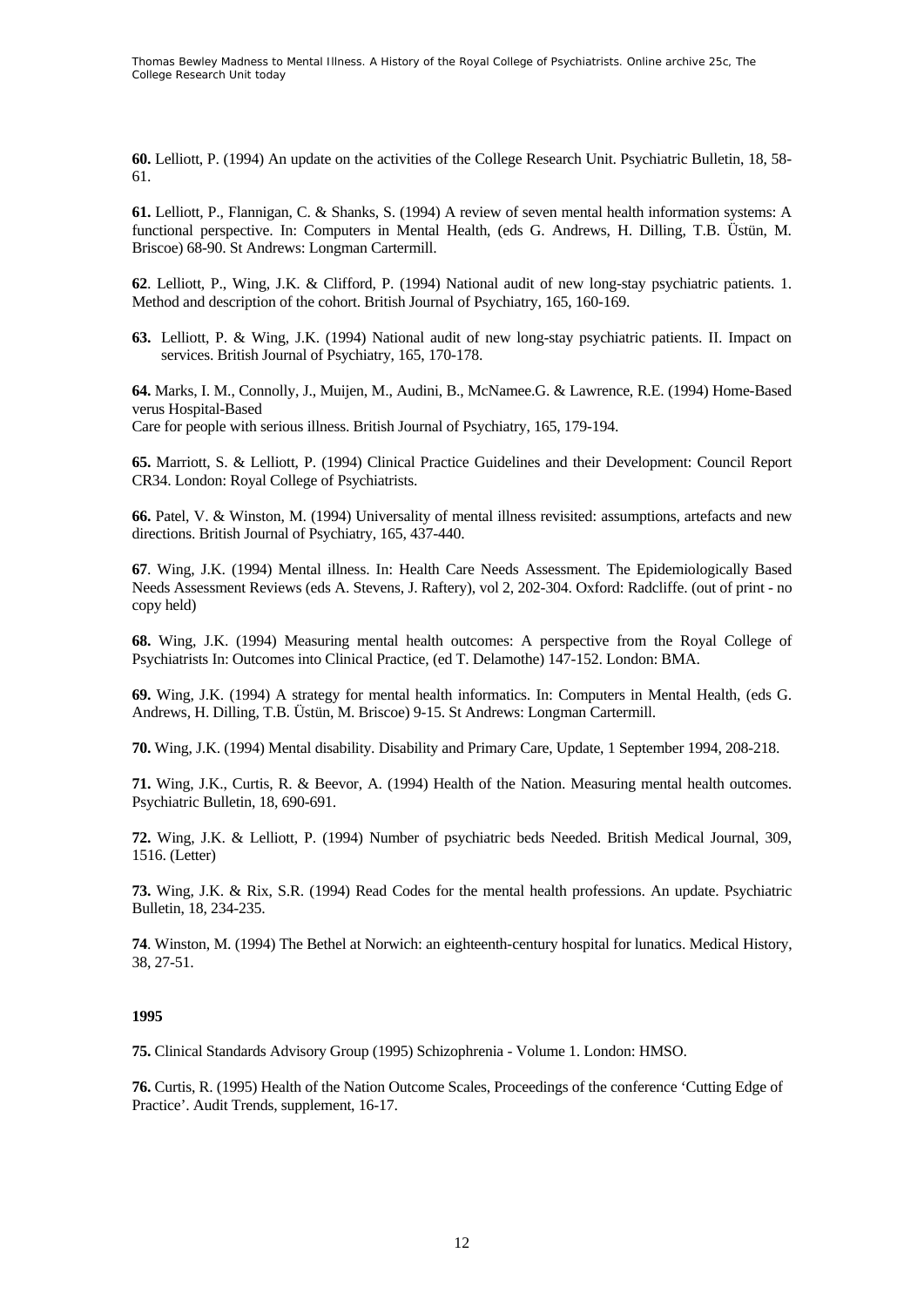**77.** Glover, G. (1995) Mental health informatics and the rhythm of community care. British Medical Journal, 311, 1038-1039.

**78.** Glover, G. (1995) Clinical audit and the Department of Health. Proceedings of the conference 'Cutting Edge of Practice'. Audit Trends, supplement, 3-4.

**79.** Lelliott, P. (1995) Future priorities for clinical audit. Proceedings of the conference 'Cutting Edge of Practice'. 43-44. Audit Trends, supplement.

**80.** Lelliott, P. (1995) Mental health information systems. Advances in Psychiatric Treatment, 1, 216-222.

**81.** Lelliott, P., Audini, B. & Darroch, N. (1995) Resolving London's bed crisis: there might be a way, is there the will? Psychiatric Bulletin, 19, 273-275.

**82.** MILMIS Project Team (1995) Monitoring inner London mental illness services. Psychiatric Bulletin, 19, 276-280.

**83.** Marriott, S. (1995) Clinical practice guidelines: who needs them? Psychiatric Bulletin, 19, 403-406.

**84.** Marriott, S. (1995) Clinical practice guidelines: a College perspective. Proceedings of the Conference 'Cutting Edge of Practice'. Audit Trends, supplement, 40-42.

**85.** Marriott, S. & Cape, J. (1995) Clinical practice guidelines for clinical psychologists. Clinical Psychology Forum, 2-6.

**86**. Palmer, C. (1995) Royal College of Psychiatrists: guidelines. Network, 19, 2-3.

**87.** Wing, J.K. (1995) Categories and dimensions in psychiatric diagnosis. Epidemioligiae Psychiatria Sociale, 4 (3), 175-177.

**88.** Wing, J.K. (1995) Concepts of schizophrenia. In: Schizophrenia (eds S.R. Hirsch, D. Weinberger). Chapter 1. London: Blackwell.

**89.** Wing, J.K. (1995) Relevance of psychiatric epidemiology to clinical psychiatry. International Review of Psychiatry, 6, 259-264.

**90.** Wing, J.K. (1995) Measurement for Mental Health: Contributions from the College Research Unit. London: Royal College of Psychiatrists' Research Unit.

**91.** Wing, J.K. (1995) Research on audit in mental health services. Proceedings of the conference 'Cutting Edge of Practice'. Audit Trends, supplement, 5-6.

**92.** Wing, J.K., Rix, S. & Curtis, R. (1995) A Protocol for Assessing Services for People with Severe Mental Illness. Published as Clinical Standards Advisory Group (1995) Schizophrenia - Volume 2. London: HMSO.

**93.** Winston, C.M. & Patel, V. (1995) Use of traditional and orthodox health services in urban Zimbabwe. International Journal of Epidemiology, 24, 1006-1012.

**94.** Winston, C.M., Patel, V., Musonza, T. & Nyathi, Z. (1995) A community survey of traditional medical practitioners in high density suburbs of Harare. Central African Journal of Medicine, 41, 278-283.

#### **1996**

**95.** Beevor, A.S., Wing, J.K. & Curtis, R.H. (1996) The measurement of mental health outcomes. Occupational Therapy News, October 1996, 21.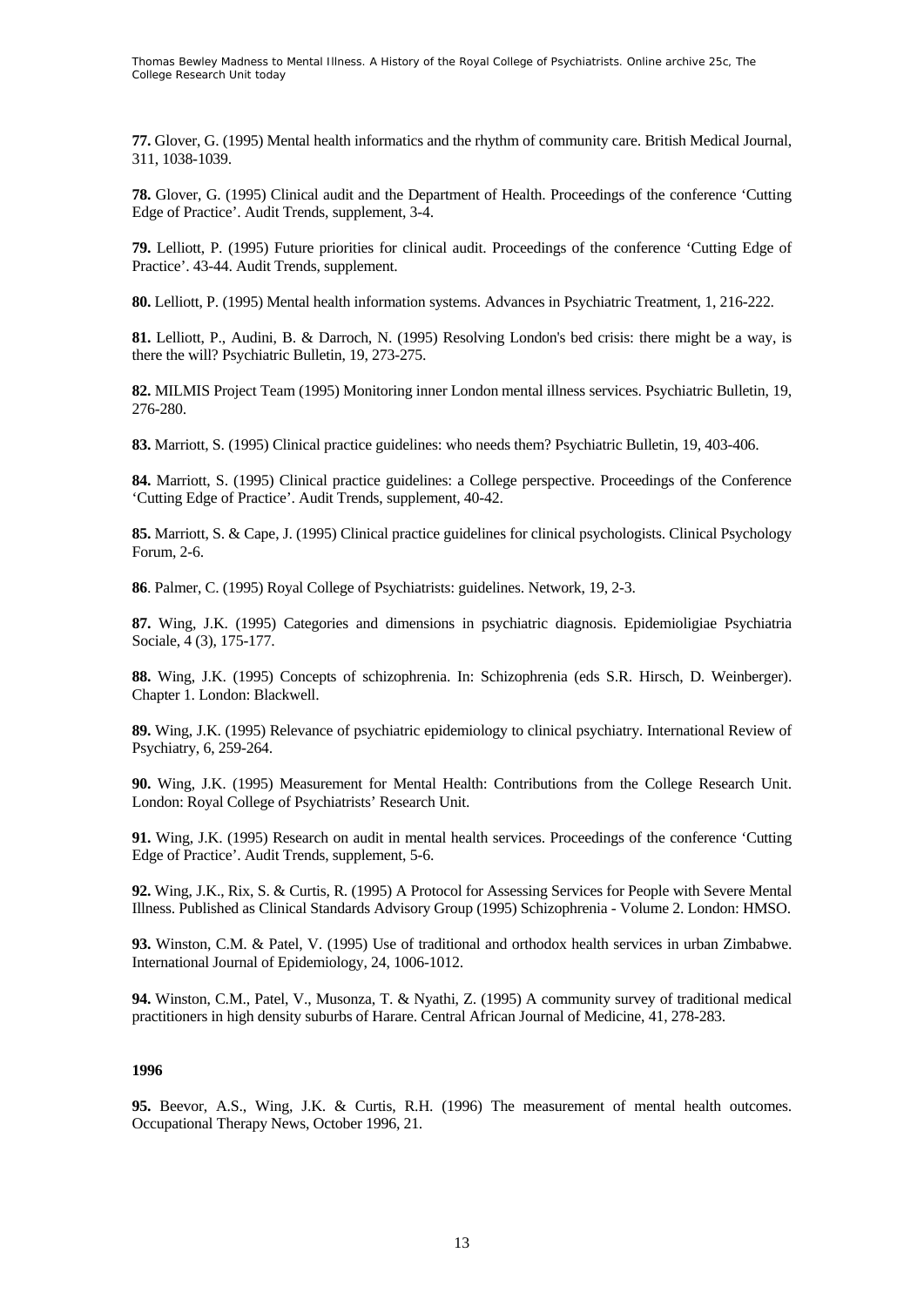**96.** Duff, L., Kelson, M., Marriott, S. et al (1996) Clinical guidelines: involving patients and users of services. Journal of Clinical Effectiveness, 1, (2) 63-67.

**97.** Duffett, R. & Lelliott, P. (1996) Psychiatric emergencies: a dilemma for London mental health services. The London Monitor, 3, 74-81.

**98.** Lelliott, P. (1996) Meeting the accommodation needs of the most severely mentally ill people. Journal of Interprofessional Care, 10, (13) 241-247.

**99.** Lelliott, P. & Audini, B. (1996) An Audit Pack for Monitoring the Care Programme Approach. Leeds: NHS Executive.

**100**. Lelliott, P. & Audini, B. (1996) Fundholding and the care of the mentally ill. Psychiatric Bulletin, 20, 11, 641-642.

**101.** Lelliott, P. & Audini, B. (1996). The mental health residential care study: the costs of living. The Health Service Journal, (1/2/96), 26-27.

**102.** Lelliott, P., Audini, B., Knapp, M.R.J. & Chisholm, D. (1996) The mental health residential care study. Classification of facilities and description of residents. British Journal of Psychiatry, 169, 139-147.

**103.** Lelliott, P., Jarman, B., Bajekal, M. & Glover, G.R. (1996) Commentaries on: an index of need for psychiatric services based on in-patient utilisation. British Journal of Psychiatry, 169, 317-321.

**104.** Lelliott, P., Knapp, M., Audini, B. & Chisholm, D. (1996) Mental health residential care in the 1990s: beds and balances. Mental Health Research Review, 3, 24-27.

**105.** Marriott, S., Hassiosis, A., Ray, J. & Tyrer, P. (1996) From inter-agency to multidisciplinary work in a sector generic mental health team. Psychiatric Bulletin, 20, 345-347.

**106.** Marriott, S. & Palmer, C. (1996) Clinical practice guidelines: on what evidence is our clinical practice based? Psychiatric Bulletin 20, 363-366.

**107.** Palmer, C. (1996) Clinical practice guidelines: the priorities. Psychiatric Bulletin, 20, 40-43.

**108.** Wing, J.K. (1996) Are we providing a good service for people with chronic schizophrenia? Advances in Psychiatric Treatment, 2, 69-75.

**109.** Wing, J.K. (1996) Research designs for the evaluation of services. In: Mental Health Service Evaluation. (eds H.C. Knudsen, G. Thornicroft). Cambridge: Cambridge University Press.

**110.** Wing, J.K. (1996) SCAN and the PSE tradition. Social Psychiatry and Psychiatric Epidemiology, 31, 50-54.

**111.** Wing, J.K. (1996) SCAN and the PSE tradition. In: Mental Health Outcomes Measures (eds. Thornicroft, G. Tansella, M.) 123-130. London: Springer.

**112.** Wing, J.K. (1996) Commentaries on 'first-rank symptoms or rank-and-file symptoms?' British Journal of Psychiatry, 169, 545.

**113.** Wing, J.K., Curtis, R.H. & Beevor, A.S. (1996) HoNOS: Health of the Nation Outcome Scales. Report on Research and Development. London. Royal College of Psychiatrists' Research Unit.

**1997**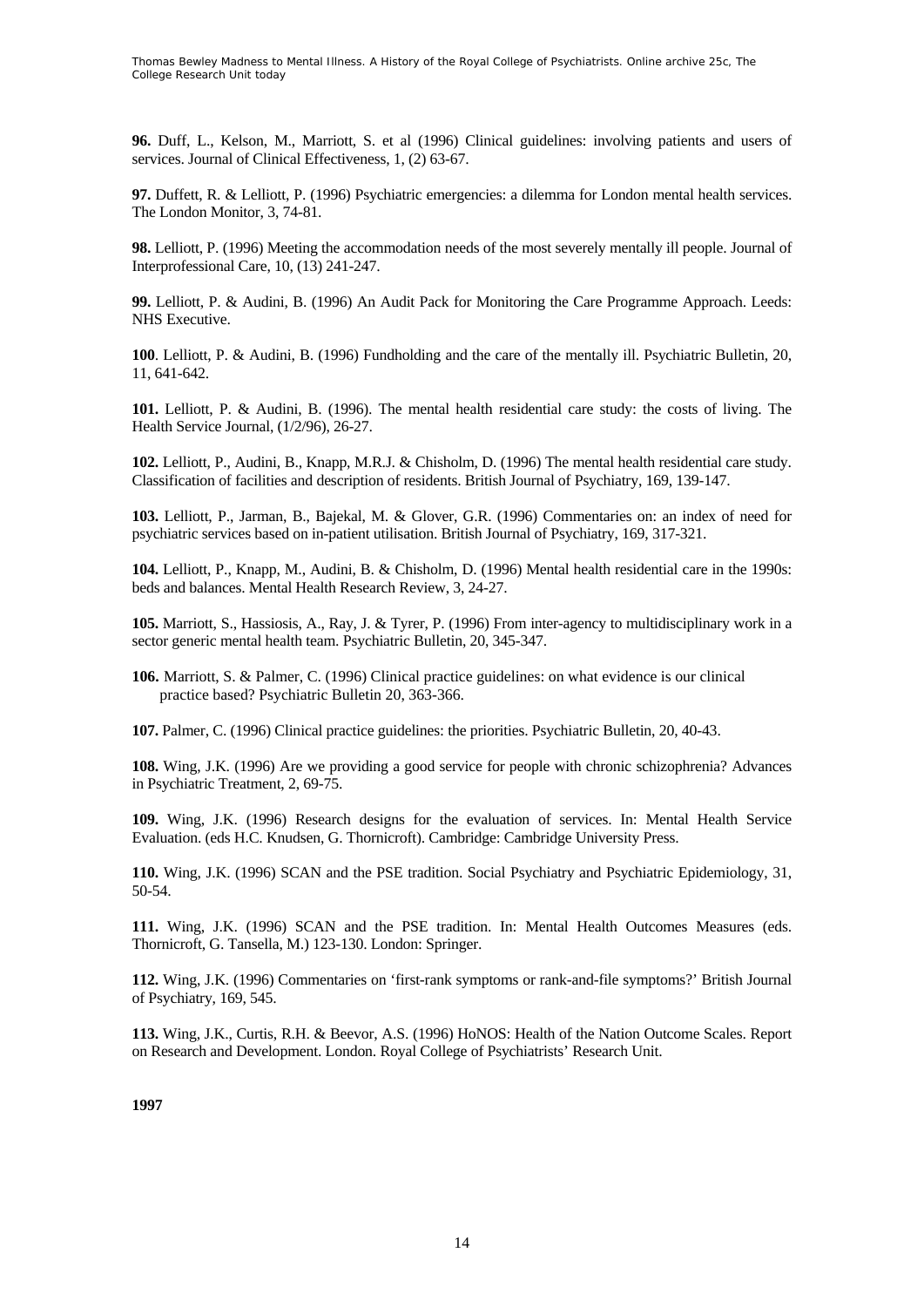**114.** Azuonye, I.O. (1997) A difficult case. Diagnosis made by hallucinatory voice. British Medical Journal, 315, 1685-1686.

**115.** Chisholm, D., Knapp, M.R.J., Astin, J., Audini, B. & Lelliott, P. (1997) The mental health residential care study: the 'hidden costs' of provision. Health and Social Care in the Community, 5, (3) 162-172.

**116.** Chisholm, D., Knapp, M.R.J., Astin, J., Beecham, J., Audini, B. & Lelliott, P. (1997) The mental health residential care study. The costs of provision. Journal of Mental Health, 6, (1) 85-99.

**117.** Chisholm, D., Knapp, M.R.J., Astin, J., Lelliott, P. & Audini, B. (1997) The mental health residential care study: predicting costs from resident characteristics. British Journal of Psychiatry, 170, 37-42.

**118.** Duffett, R. & Lelliott, P. (1997) Junior doctors' training in the theory of electroconvulsive therapy. Psychiatric Bulletin, 21, 563-565.

**119.** Knapp, M.R.J., Chisholm, D., Astin, J., Audini, B. & Lelliott, P. (1997) Cost consequences of changing the hospital-community balance: the mental health residential care study. Psychological Medicine, 27, 681- 692.

**120.** Johnson, S. & Lelliott, P. (1997) Mental health services in London: evidence from research and routine data. In: London's Mental Health (eds S. Johnson et al). London: King's Fund.

**121.** Johnson, S., Ramsay, R., Thornicroft, G., Brooks, L., Lelliott, P., Peck, E., Smith, H., Chisholm, D., Audini, B., Knapp, M. & Goldberg, D. (1997) In: London's Mental Health. London: King's Fund.

**122.** Kendell, R.E. & Pearce, A. (1997) Consultant psychiatrists who retired prematurely in 1995 and 1996. Psychiatric Bulletin, 21, 741-745.

**123.** Lelliott, P. (1997) Should psychiatrists support CPA, guidelines and routine outcome measurement? Psychiatric Bulletin, 21, 1-2.

**124.** Lelliott, P., Audini, B., Johnson, S. & Guite, H. (1997) London in the context of mental health policy. In: London's Mental Health (eds S. Johnson et al). London: King's Fund.

**125.** Marriott, S. (1997) Clinical effectiveness - a series of perspectives. Psychiatric Bulletin, 21, 389.

**126.** Marriott, S.V.L., Harvey, R.H. & Bonner, D. (1997) Health in hostels: a survey of hostel dwelling women. Psychiatric Bulletin, 21, 618-621.

**127.** Patel, V., Todd, C., Winston, M., Gwanzura, F., Simunyu, E., Acuda, W. & Mann, A. (1997) Common mental disorders in primary care in Harare, Zimbabwe: associations and risk factors. British Journal of Psychiatry, 171, 60-64.

**128.** Paykel, E.S., Tylee, A., Wright, A., Priest, M.D., Rix, S. & Hart, D. (1997) The Defeat Depression Campaign: psychiatry in the public arena. American Journal of Psychiatry, 154, (6) 59-65.

**129.** Tyrer, P., Coid, J., Simmonds, S., Joseph, P., & Marriott, S. (1997) Community mental health team management for those with severe mental illness and disordered personality. In: Schizophrenia Module of The Cochrane Database (eds C.E. Adams, L. Duggan, J. de Jesus Mari, P. White). (Abstract only)

**130.** Wing, J. (1997). A place of refuge. Times Literary Supplement, 4941, 3-4.

#### **1998**

**131.** Azyonye, I.O. (1998) Legal and contractual implications of the informal admission of psychiatric patients. Psychiatric Bulletin, 22, 501-505.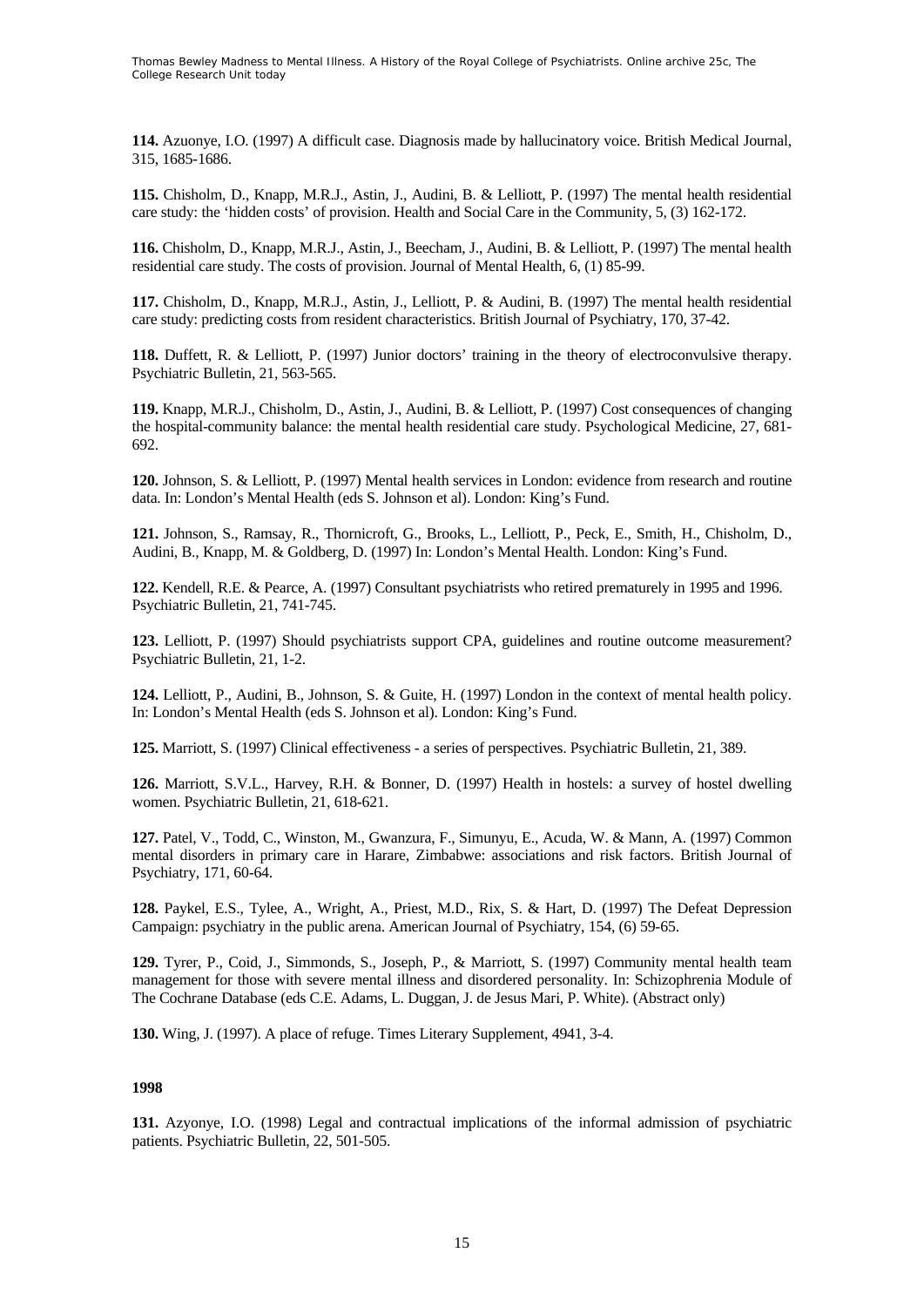**132.** Duffett, R. & Lelliott, P. (1998) Auditing electroconvulsive therapy: the third cycle. British Journal of Psychiatry, 172, 401-405.

**133.** Hardman, E. & Joughin, C. (1998) FOCUS on Clinical Audit in Child and Adolescent Mental Health Services. London: Gaskell.

**134.** Joughin, C. (1998) Getting into FOCUS. Paediatric Nursing, 10 (7).

**135.** Joughin, C. & Kelly, C. (1998) Developing 'FOCUS': A project to promote effective practice in child and adolescent mental health services in the UK. European Child & Adolescent Psychiatry, 7, 54-57.

**136.** Knapp, M., Chisholm, D., Astin, J., Lelliott, P. & Audini, B. (1998) Public, private and voluntary residential mental health care: is there a cost difference? Journal of Health Services Research & Policy, 3, 141-148.

**137.** Lelliott, P. (1998) Mental health outcome measures. Psychological Medicine, 28, 1469-1470. (Review).

**138.** Lelliott, P. (1998) Clinical effectiveness in British psychiatry: with a focus on the role of the Royal College of Psychiatrists. Journal of Quality in Clinical Practice, 18, 55-62.

**139.** Lucas, B., Audini, B., Chisholm, D., Knapp, M. & Lelliott, P. (1998) Does a hostel's managing agency determine the access to psychiatric services of its residents? Social Psychiatry and Psychiatric Epidemiology, 33, 497-500.

**140.** MacLean-Steel, K. (1998) Involving children in decision making. FOCUS Project Publication. London: Royal College of Psychiatrists' Research Unit.

**141.** Marriott, S. & Palmer, C. (1998) Using clinical guidelines. Advances in Psychiatric Treatment, 4, 25- 30.

**142.** Patel, V., Todd, C., Winston, M., Gwanzura, F., Simunyu, E., Acuda, W. & Mann, A. (1998) Outcome of common mental disorders in Harare, Zimbabwe. British Journal of Psychiatry, 172, 53-57.

**143.** Thomas, V., Palmer, C. & MacLean-Steel, K. (1998) Guidelines in Mental Health: A Bibliography. London: Royal College of Psychiatrists' Research Unit. (no copy held)

**144.** Wing, J.K., Beevor, A.S., Curtis, R.H., Park, B.G. & Burns, A. (1998) HoNOS: Health of the Nation Outcome Scales 1. Research and development. British Journal of Psychiatry, 172, 11-18.

**145.** Wing, J.K., Marriott, S., Palmer, C. and Thomas, V. (1998) The Management of Imminent Violence: Clinical Practice Guidelines to Support Mental Health Services. Occasional Paper OP41. London: Royal College of Psychiatrists.

**146.** Wing, J.K., Marriott, S., Palmer, C. & Thomas, V. (1998) The Management of Imminent Violence: Clinical Practice Guidelines: Quick Reference Guide. London: Royal College of Psychiatrists.

**147.** Wing, J.K., Rix, S., Curtis, R., Beadsmoore, A. & Lelliott, P. (1998) Protocol for assessing services for people with severe mental illness. British Journal of Psychiatry, 172, 121-129.

**148.** Wing, J.K., Satorius, N. & Üstün, T.B. (1998) Diagnosis and Clinical Measurement in Psychiatry. A Reference Manual for the SCAN System. Cambridge: Cambridge University Press. (no copy held)

**1999**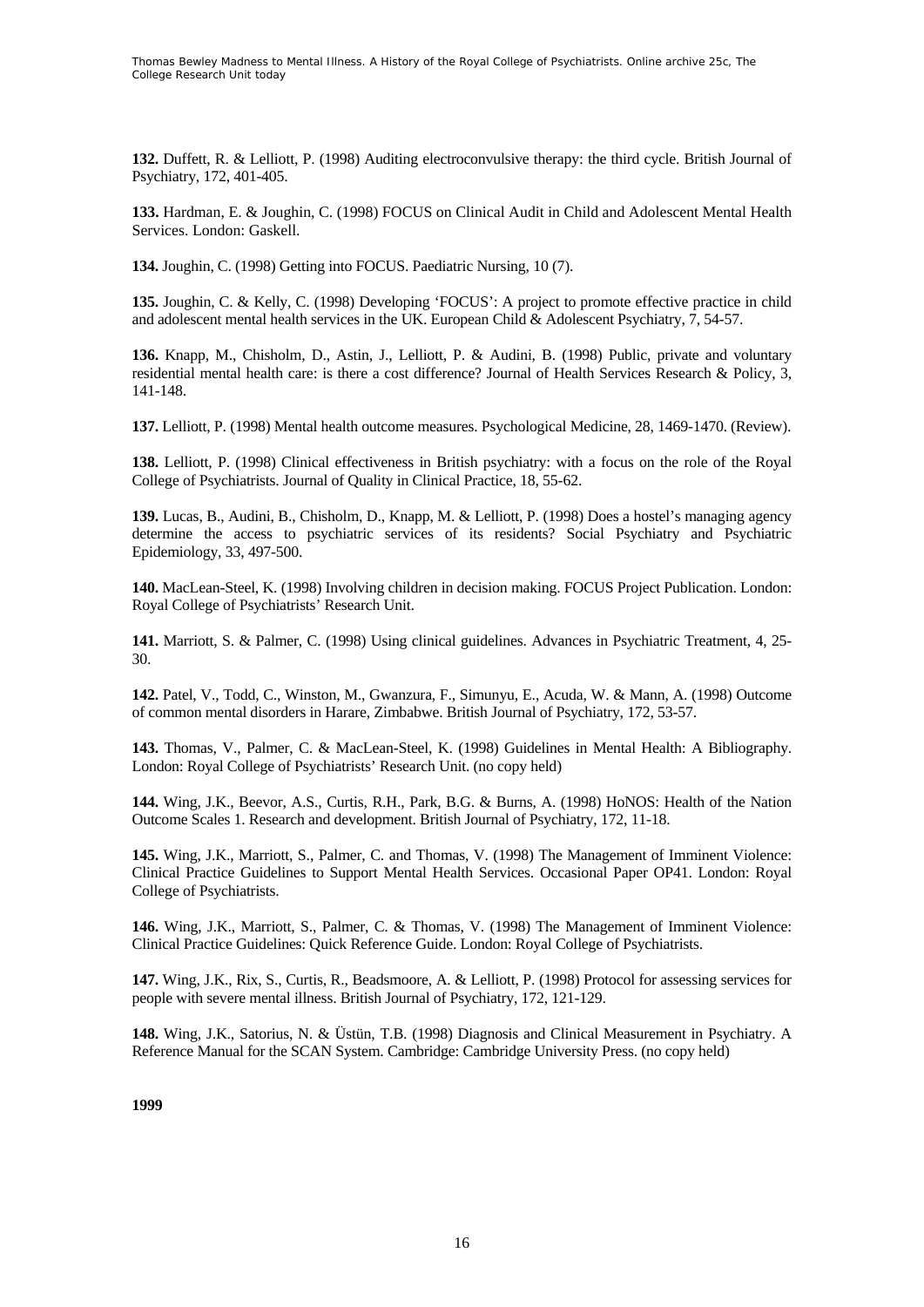**149.** Audini, B., Duffett, R., Lelliott, P., Pearce, A. & Ayres, C. (1999) Over-occupancy in London's acute units - fact or fiction? Psychiatric Bulletin, 23, 90-594.

**150.** Burns, A., Beevor, A., Lelliott, P., Wing, J., Orrell, M., Mulinga, J., Hadden, S. & Blakey, A. (1999) Health of the Nation Outcome Scales for Elderly People (HoNOS 65+): Glossary for HoNOS65+ score sheet. British Journal of Psychiatry, 174, 435-438.

**151**. Coombs, S. (1999) Clinical effectiveness in mental health: Current Initiatives Netlink, 12 (4),

**152.** Duffett, R. & Lelliott, P. (1999) The use of electroconvulsive therapy in young people. British Journal of Psychiatry, 175, 228-230.

**153.** Duffett, R., Siegert, D.R. & Lelliott, P. (1999) Electroconvulsive therapy in Wales. Psychiatric Bulletin, 23, 597-601.

**154.** FOCUS (1999) Nursing children and adolescents with mental health problems: an agenda for action. Conference Proceedings. London: Royal College of Psychiatrists' Research Unit.

**155.** Gowers, S.G., Harrington, R.C., Whitton, A., Lelliott, P., Beevor, A.S., Wing, J.K. & Jezzard, B. (1999) Brief scale for measuring the outcomes of emotional and behavioural disorders in children: Health of the Nation Outcome Scales for Children and Adolescents (HoNOSCA). British Journal of Psychiatry, 174, 413-416.

**156**. Gowers, S.G., Whitton, A., Harrington, R.C., Lelliott, P., Beevor, A.S., Curtis, R.H. & Wing, J.K. (1999) HoNOSCA: Health of the Nation Outcome Scales: Child and Adolescent Version: Report on Research and Development. September 1995-March 1997. Liverpool: University of Liverpool.

**157.** Joughin, C. (1999) An Introduction to Service Evaluation in Child and Adolescent Mental Health Services. London: Royal College of Psychiatrists' Research Unit.

**158.** Joughin, C. (1999) FOCUS on the Use of Stimulants in Children with ADHD. London: Royal College of Psychiatrists' Research Unit.

**159.** Joughin, C., Hewer, P., & Ketley, D. (1999) Clinical effectiveness: supporting implementation. Journal of Clinical Excellence, 1, 5-8.

**160.** Joughin, C., Jarrett, L. & MacLean-Steel, K. (1999) FOCUS on Who's Who in Child and Adolescent Mental Health Services. London: Royal College of Psychiatrists' Research Unit.

**161.** Joughin, C. & Zwi, M. (1999) FOCUS on the Use of Stimulants in Children with Attention Deficit Hyperactivity Disorder. London: Royal College of Psychiatrists' Research Unit.

**162.** Lelliott, P. (1999) Money to modernise adult mental health services is insufficient. British Medical Journal, 319, 19, 22. (Letter)

**163.** Lelliott, P. (1999) Response to Muijen. Psychiatric Bulletin. 23, 8, 505. (Letter)

**164.** Lelliott, P. (1999) The Health of the Nation Outcome Scales (HoNOS). Mental Health Review, 4, 2.

**165.** Lelliott, P. (on behalf of the CSAG Committee) (1999) Clinical Standards Advisory Group: Depression. London: Department of Health.

**166.** Lelliott, P., Beevor, A., Hogman, G., Hyslop, J., Lathlean, J. & Ward, M. (1999) The CUES Project: Carers' and Users' Expectations of Services. Final Report to the Department of Health. London: Royal College of Psychiatrists' Research Unit.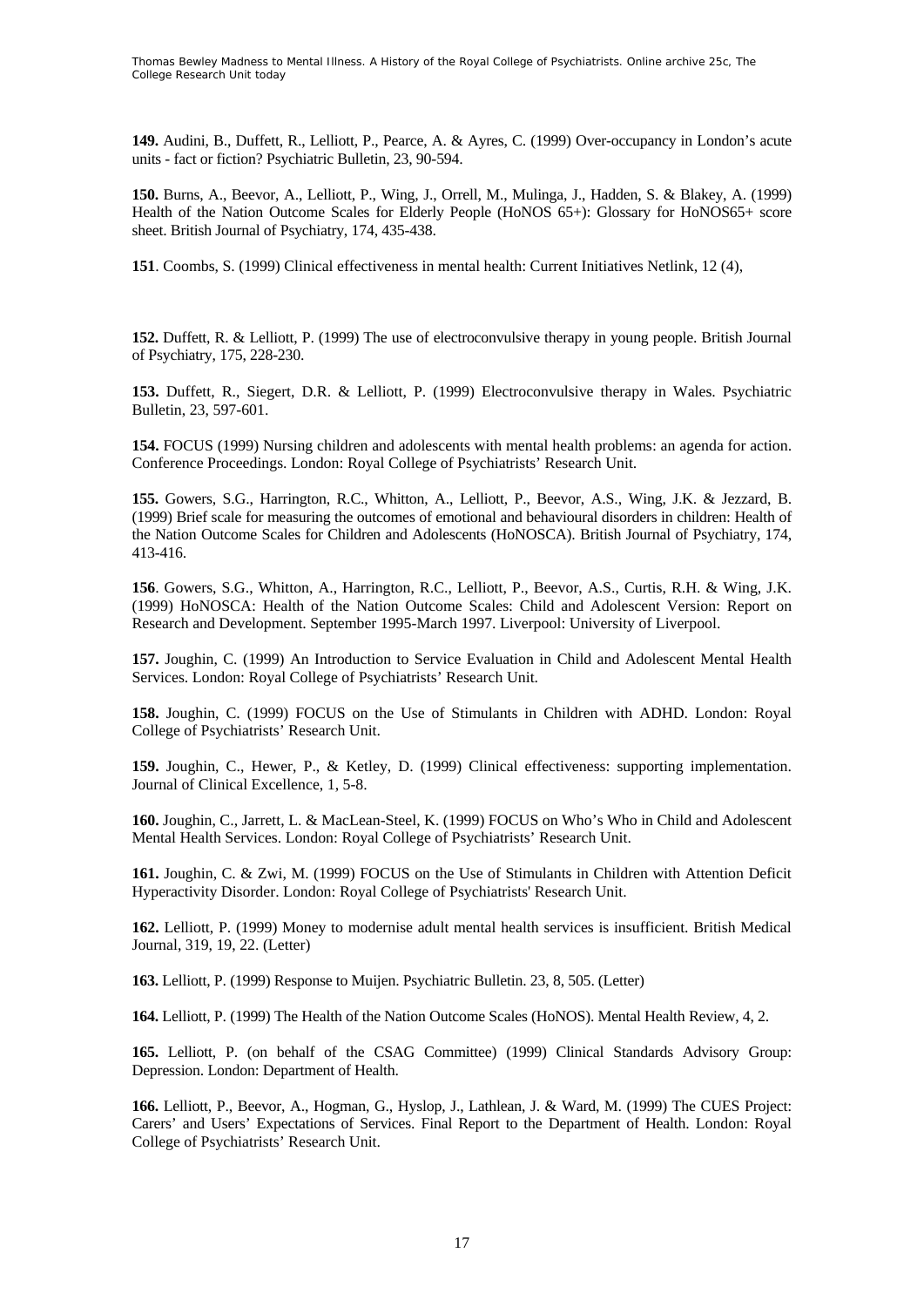**167.** MacLean-Steel, K. & Palmer, C. (1999) Improving the Care of Elderly People with Mental Health problems: Clinical Audit project Examples. London: Gaskell.

**168.** MacLean-Steel, K. & Palmer, C. (1999) Improving the Care of People with Learning Disabilities: Clinical Audit project Examples. London: Gaskell.

**169**. MacLean-Steel, K. & Palmer, C. (1999) Improving the Care of People in Substance Misuse Services: Clinical Audit project Examples. London: Gaskell.

**170**. Palmer, C. (1999) EBB: Evidence-base Briefing Dementia. London: Gaskell.

**171.** Palmer, C. (1999) Clinical Governance Implementation Pack. London: Royal College of Psychiatrists' Research Unit.

**172**. Palmer, C. & Fenner, J. (1999) Getting the Message Across: Review of Research and Theory about Disseminating Information within the NHS. London: Gaskell.

**173.** Rix, S., Paykel, E.S., Lelliott, P., Tylee, A., Freeling, P., Gask, L. & Hart, D. (1999) Impact of a national campaign on GP education: an evaluation of the Defeat Depression Campaign. British Journal of General Practice, 49, 99-102.

**174.** Thomas, V. (1999). College Statement of Patient Advocacy. Council Report CR74. London: Royal College of Psychiatrists.

**175.** Thomas, V. (1999) Support pack for implementing the recommendations from the report on the review of patient-identifiable information. London: Royal College of Psychiatrists' Research Unit.

**176.** Ward, M.F., Armstrong, C., Lelliott, P. & Davies, M. (1999) Training, skills and caseloads of community mental health support workers involved in case management: evaluation from the initial UK demonstration sites. Journal of Psychiatric and Mental Health Nursing, 6, 187-197.

**177.** Wing ,J.K. & Lelliott, P. (1999) Response to Chaplin and Perkins. Psychiatric Bulletin. 23, 6. 375. (Letter)

## **2000**

**178.** Audini, B., Pearce, A. & Lelliott, P. (2000) Accuracy, completeness and relevance of Department of Health returns on provision of mental health residential accommodation: a data quality audit. Journal of Mental Health, 9, 365-370.

**179.** Ayres, C. (2000) Practice and potential in child and adolescent mental health. Irish Nurse, 3, (6).

**180.** Ayres, C. (2000) Practice and potential in child and adolescent mental health: a conference for nurses. Scottish Nurse, 5 (5), 36.

**181.** FOCUS (2000) Practice and Potential in Child and Adolescent Mental Health: a conference for nurses. Conference Proceedings. London: Royal College of Psychiatrists' Research Unit.

**182.** Fox, C., Townley, M. & Joughin, C. (2000) Access the Internet: A Guide to the World Wide Web & Useful Sites for Child and Adolescent Mental Health professionals. London: Royal College of Psychiatrists' Research Unit.

**183.** Joughin, C. & Shaw, M. (2000) Finding the Evidence: A Gateway to the Literature in Child and Adolescent Mental Health. London: Gaskell.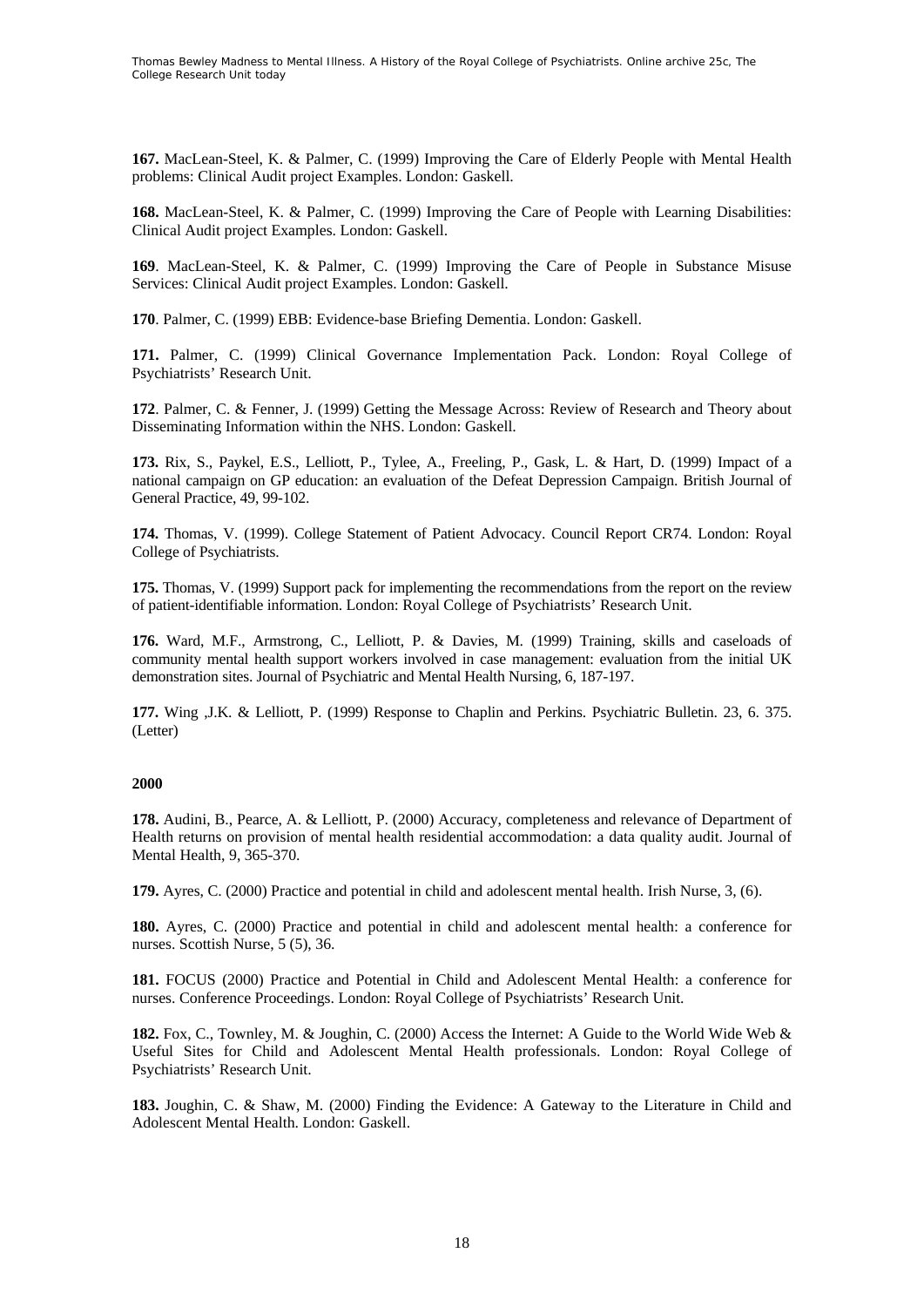**184.** Lelliott, P. (2000) Clinical standards and the wider quality agenda. Psychiatric Bulletin, 24, 85-89.

**185.** Lelliott, P. (2000) What do people want from specialist mental health services and can this be measured in routine service settings? Behavioural and Cognitive Psychotherapy, 28, 361-368.

**186.** Lelliott, P., Audini, B., Bindman, J., Eastman, N., Peay, J., Quirk, A. & Thornicroft, G. (2000) Research into the Mental Health Act 1983 (Parts II and X). Final Report to the Department of Health. London: Royal College of Psychiatrists' Research Unit.

**187.** Marriott, S., Palmer, C. & Lelliott, P. (2000) Disseminating healthcare information: getting the message across. Quality in Health Care, 9, 58-62.

**188.** MacLean-Steel, K. (2000) Website Directory for Mental Health. London: Royal College of Psychiatrists' Research Unit.

**189.** McGeorge, M., Lelliott, P. & Stewart, J. (2000) Managing violence in psychiatric wards: preliminary findings of a multi-centre audit. Mental Health Care, 31 (11), 366-369.

**190.** McGeorge, M. & Lindow, V. (2000) Safe in our hands? Mental Health Practice, 4 (4), 4-6.

**191.** Palmer, C. (2000) Clinical Governance Support Service. Psychiatric Bulletin, 24, 151.

**192.** Palmer, C. & Lelliott, P, (2000) Encouraging the implementation of clinical standards into practice. Psychiatric Bulletin, 24, 90-93.

**193.** Quirk, A., Lelliott, P., Audini, B. & Buston, K. (2001) Performing the Act: A Qualitative Study of the Process of Mental Health Act Assessments. Final Report to the Department of Health. London: Royal College of Psychiatrists' Research Unit.

**194.** Richardson, J. (2000) FOCUS. National Children's Bureau, Healthy Minds, 7, 8.

**195.** Richardson, J. & Joughin, C. (2000) The Mental Health Needs of Looked After Children. London: Gaskell.

**196.** Wing, J.K., Lelliott, P. & Beevor, A. (2000) Progress on HoNOS. British Journal of Psychiatry, 176, 392-395.

**197.** Winston, M. & Smith, J. (2000) A trans-cultural comparison of four psychiatric case-finding instruments in a Welsh community. Social Psychiatry and Epidemiology, 35, 569-575.

**198.** Worrall, A., Mears, A. & O'Herlihy, A. (2000) Inpatient services: two surveys of psychiatrists' views. Young Minds Magazine 48, 12-13.

**199.** Zwi, M., Ramchandani, P. & Joughin, C. (2000) Evidence and belief in ADHD. British Medical Journal, 321, 975-976.

## **2001**

**200.** Audini, B. & Duffett, R. (2001) Auditing the use of psychiatric beds. In Measuring Mental Health Needs (2<sup>nd</sup> Edition) (ed. G. Thornicroft). London: Gaskell.

**201**. Audini, B., Lelliott, P., Banerjee, S., Goddard, C., Watts, J. & Wilson, K. (2001) Old Age Psychiatric Day Hospital Survey. Final Report. London: Royal College of Psychiatrists' Research Unit.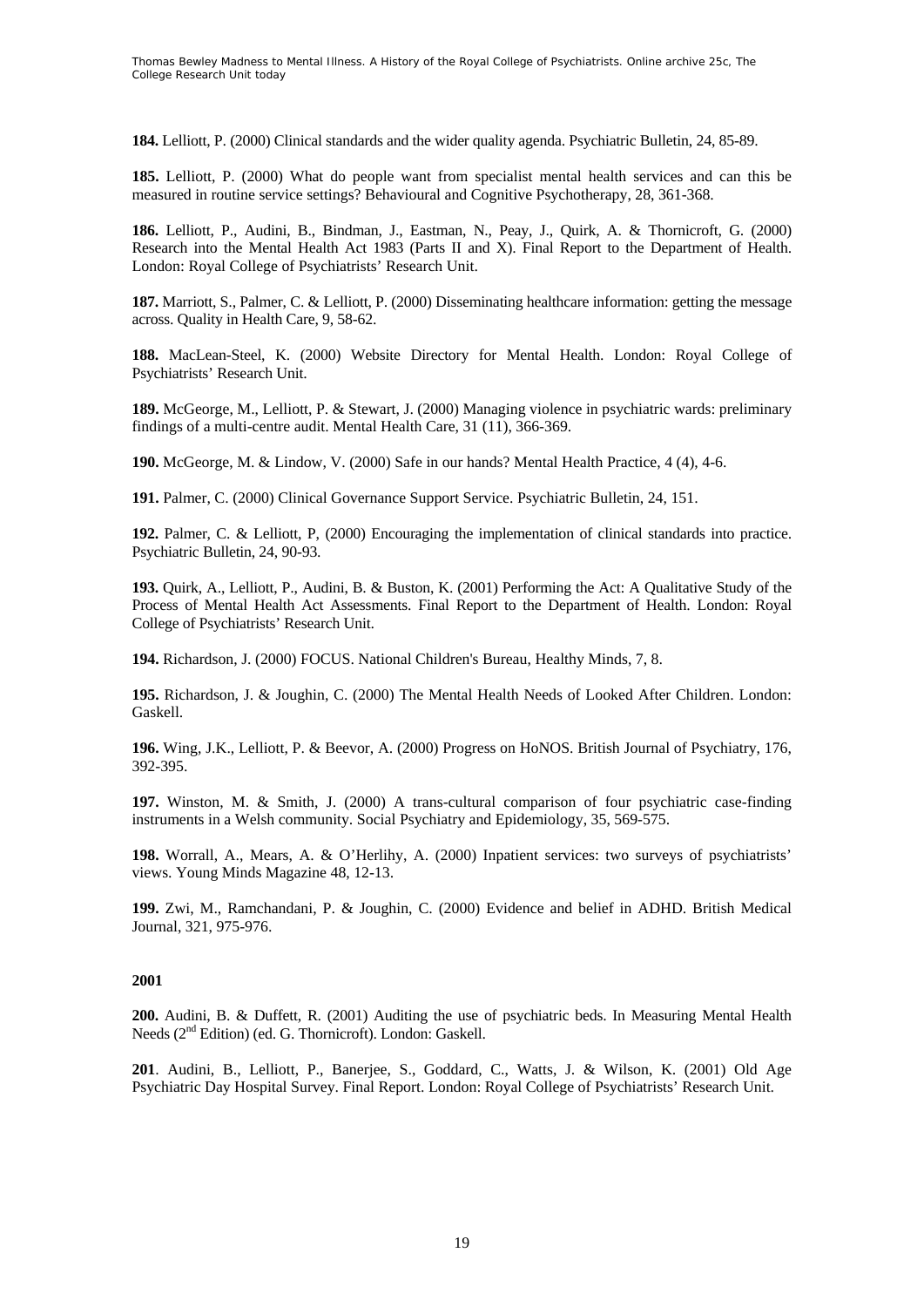**202.** Banerjee, S., Clancy, C. & Crome, I. (2001) Co-existing Problems of Mental Disorder and Substance Misuse (Dual Diagnosis): An Information Manual. Final Report to the Department of Health. London: Royal College of Psychiatrists' Research Unit.

**203.** Clancy, C. et al (2001) Co-existing Problems of Mental Disorder and Substance Misuse (Dual Diagnosis): Catalogue of Literature Abstracts. Final Report to the Department of Health. London: Royal College of Psychiatrists' Research Unit.

**204.** Royal College of Psychiatrists' Research Unit - Clinical Governance Support Service. (2001) Guidelines in mental health: a bibliography. London: Royal College of Psychiatrists' Research Unit.

**205.** Crawford, V. (2001) Co-existing Problems of Mental Disorder and Substance Misuse (Dual Diagnosis): A Review of Relevant Literature. Final Report to the Department of Health. London: Royal College of Psychiatrists' Research Unit.

**206**. Draycott, S. & Ayres, C. (2001) Current Issues in Child and Adolescent Mental Health Services. London: FOCUS, Royal College of Psychiatrists' Research Unit and Bedfordshire and Luton Community NHS Trust.

**207.** Goldberg, D. (2001) The work of the College Research Unit during 2000. Psychiatric Bulletin, 25, 392- 394.

**208**. Joughin, C., Zwi, M. & Ramchandani, P. (2001) Attention deficit disorder in children. Clinical Evidence, 5, 205-213.

**209.** Lelliott, P., Audini, B. & Duffett, R. (2001) Survey of patients from an inner-London health authority in medium secure psychiatric care. British Journal of Psychiatry, 178, 62-66.

**210.** Lelliott, P., Beevor, A., Hogman, G., Hyslop, J., Lathlean, J. & Ward, M. (2001) Carers' and Users' Expectations of Services – User Version (CUES-U): a new instrument to measure the experience of users of mental health services. British Journal of Psychiatry, 179, 67-72.

**211.** Lindow, V. & McGeorge, M. (2001) Research Review on Violence against Staff in Mental Health Inpatient and Community Settings. London: Department of Health.

**212.** MacLean-Steel, K. & Palmer, C. (2001) Obsessive-Compulsive Disorder: A Compilation of Secondary Research. London: Royal College of Psychiatrists' Research Unit.

**213.** Marriott, S., Audini, B., Lelliott, P., Webb, Y. & Duffett, R. (2001) Research into the Mental Health Act: a qualitative study of the views of those using or affected by it. Journal of Mental Health, 10, 33-39.

**214.** Mears, A., Clancy, C., Banerjee, S., Crome, I. & Agbo-Quaye, S. (2001) Co-existing Problems of Mental Disorder and Substance Misuse (Dual Diagnosis): A Training Needs Analysis. Final Report to the Department of Health. London: Royal College of Psychiatrists' Research Unit.

215. Mears, A.. & Worrall, A. (2001) A survey of psychiatrists' views of the use of the Children Act and the Mental Health Act in children and adolescents with mental health problems. Psychiatric Bulletin, 25, 304-306.

**216.** Mears, A., White, R., Banerjee, S., Worrall, A., O'Herlihy, A., Jaffa, T., Hill, P., Brook, H. & Lelliott, P. (2001) An Evaluation of the use of the Children Act 1989 and the Mental Health Act 1983 in Children and Adolescents in Psychiatric Settings (CAMHA-CAPS). Final Report to the Department of Health. London: Royal College of Psychiatrists' Research Unit.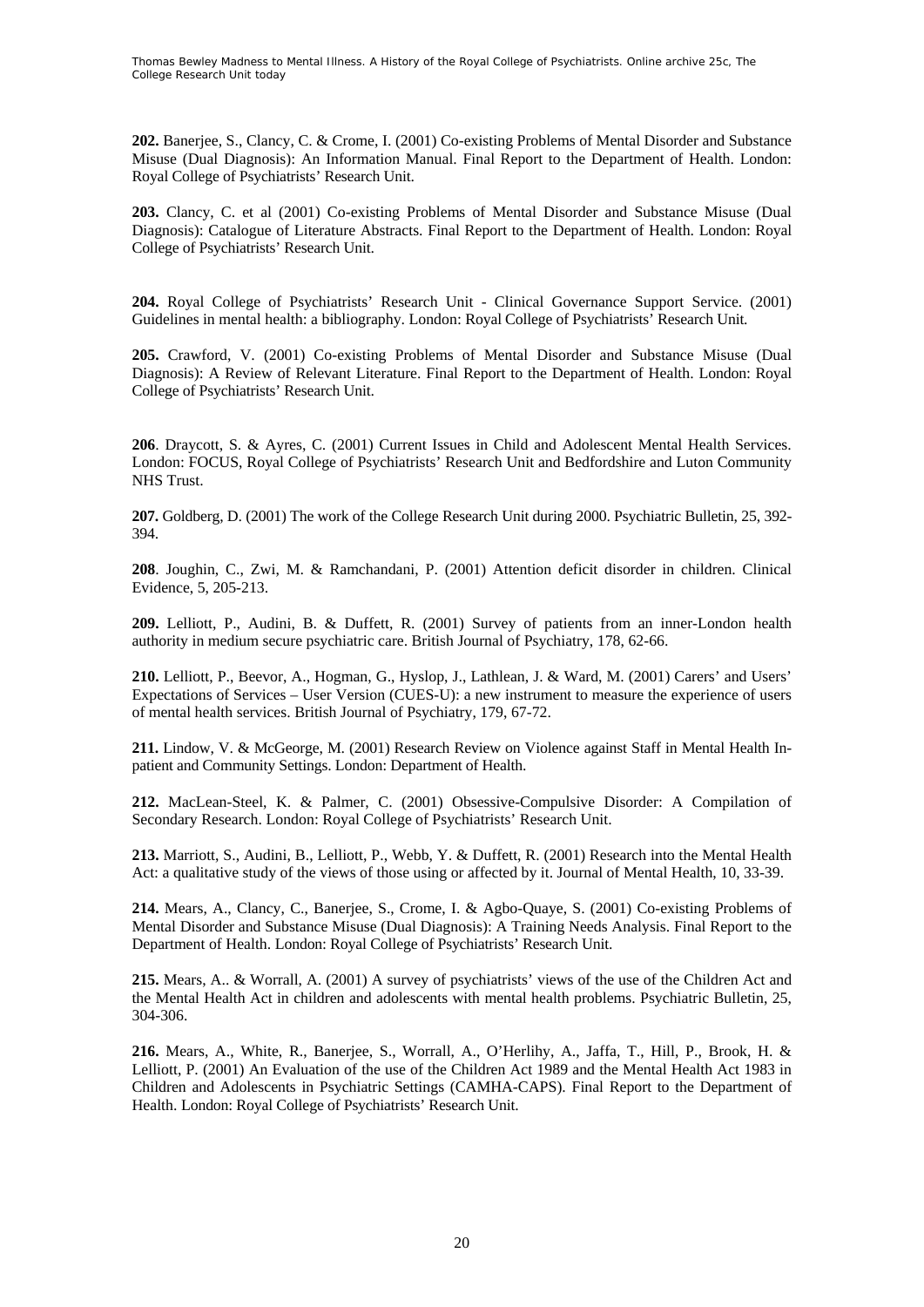**217.** O'Herlihy, A. & Brook, H. (2001) Child and Adolescent In-patient Units in England and Wales: Unit Directory. London: Royal College of Psychiatrists' Research Unit.

**218.** O'Herlihy, A., Worrall, A., Banerjee, S., Jaffa, T., Hill, P., Mears, A., Brook, H., Scott, A., White, R., Nikolaou, V. & Lelliott, P. (2001) National In-Patient Child and Adolescent Psychiatry Study (NICAPS). Final Report to the Department of Health. London: Royal College of Psychiatrists' Research Unit.

**219.** Quirk, A. & Lelliott, P. (2001) What do we know about life on acute psychiatric wards in the UK? A review of the research evidence. Social Science and Medicine, 53, 1564-1574.

**220.** Ramchandani, P., Joughin, C. & Zwi, M. (2001) Evidence-based child and adolescent mental health services: oxymoron or brave new dawn? Child Psychology and Psychiatric Review, 6 (2), 59-64.

**221**. Royal College of Psychiatrists' Research Unit (2001) QNIC – Quality Network for In-Patient CAMHS: Service Standards. London: Royal College of Psychiatrists' Research Unit.

**222.** Scott, A., Shaw, M. & Joughin, C. (2001) Finding the Evidence: A Gateway to the Literature in Child and Adolescent Mental Health. Second Edition. London: Gaskell

**223.** Worrall, A. & O'Herlihy, A. (2001) Psychiatrists' views of in-patient child and adolescent mental health services: a survey of members of the child and adolescent faculty of the College. Psychiatric Bulletin, 25, 219-222.

**224.** Worrall, A., Banerjee, S., Smith, G. & Moyle, C. (2001) Clinical Governance Standards for Mental Health and Learning Disability Services. London: Royal College of Psychiatrists' Research Unit.

**225.** Zwi, M., Pindoria, S. & Joughin, C. (2001) Parent training interventions in attention deficit/hyperactivity disorder. Protocol for a Cochrane review (ed. Cochrane Library). Oxford Update Software.

#### **2002**

**226**. Audini, B. & Lelliott, P. (2002) Age, gender and ethnicity of those detained under Part II of the Mental Health Act 1983. British Journal of Psychiatry, 180, 222-226.

**227.** Brooks, E . & Ayres, C. (2002) Talking points in child and adolescent mental health. Summary of multi-professional participation in the FOCUS email discussion group (2001). London: Royal College of Psychiatrists' Research Unit.

**228**. FOCUS (2002) Bridging the gap between policy and practice in child and adolescent mental health services. Conference proceedings. London: Royal College of Psychiatrists' Research Unit.

**229**. Fox, C. & Joughin, C. (2002) Childhood-onset eating problems - findings from research. London: Gaskell.

**230**. Fox, C. & Joughin, C. (2002) Eating problems in children - information for parents. London: Gaskell.

**231.** Harrington, M., Lelliott, P., Paton, C., Okocha, C., Duffett, R. & Sensky, T. (2002) The results of a multi-centre audit of the prescribing of antipsychotic drugs for in-patients in the United Kingdom. Psychiatric Bulletin, 26, 414-418.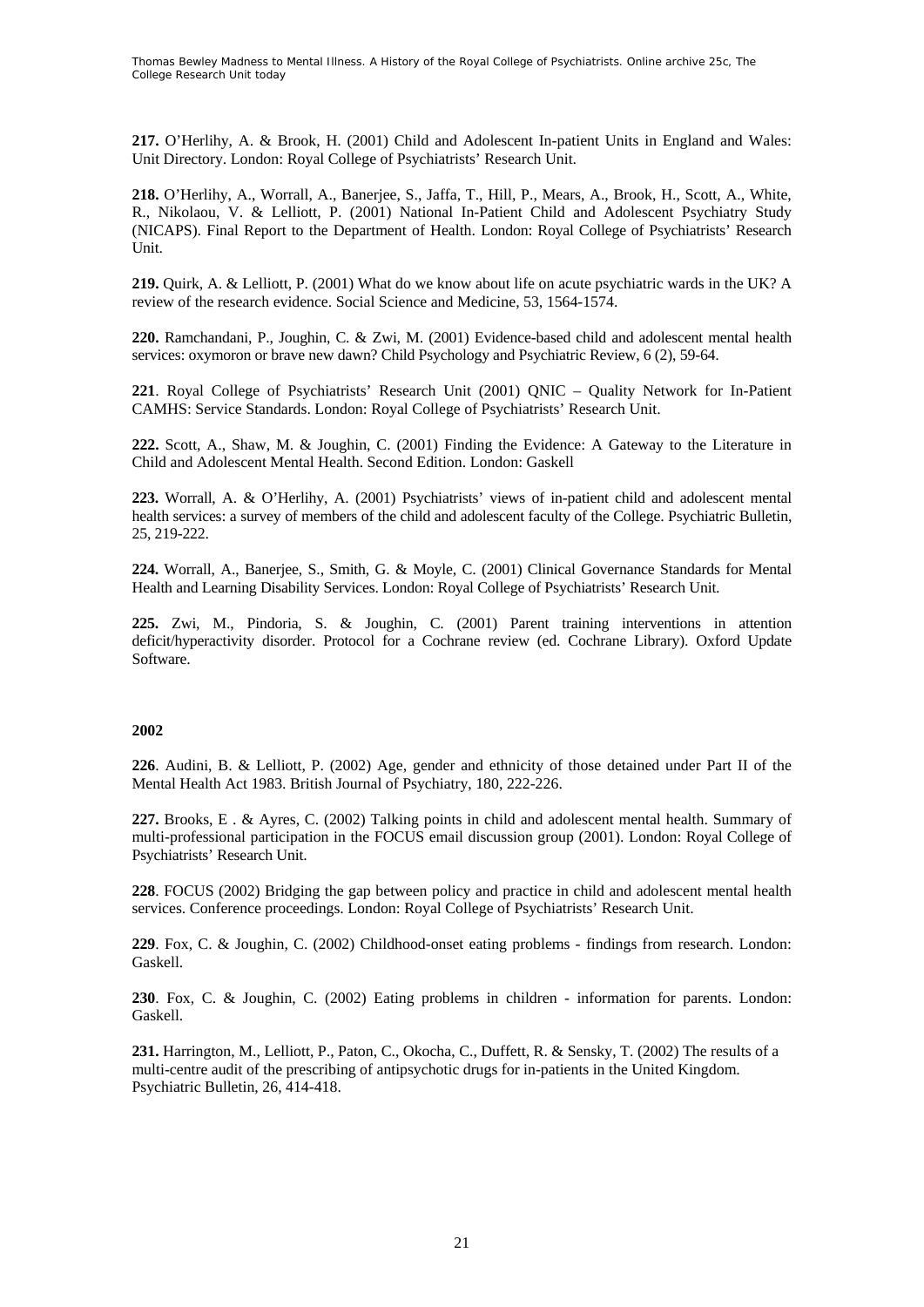**232.** Harrington, M., Lelliott, P., Paton, C., Konsolaki, M., Sensky, T. & Okocha, C. (2002) Variation between services in polypharmacy and combined high dose of antipsychotic drugs prescribed for inpatients. Psychiatric Bulletin, 26, 418-420.

**233.** Lelliott, P. (2002) The National Institute for Mental Health in England. Psychiatric Bulletin, 26, 321- 324.

**234.** Lelliott, P., Paton, C., Harrington, M., Konsolaki, M., Sensky, T. & Okocha, C. (2002) The influence of patient variables on polypharmacy and combined high dose of antipsychotic drugs prescribed for inpatients. Psychiatric Bulletin, 26, 411-414.

235. MacLean-Steel, K., & Wise, A. (2002) Website Directory for Mental Health: 2<sup>nd</sup> Edition: December 2001. London: Royal College of Psychiatrists' Research Unit.

**236**. Marriott, S., Wright, C. & Lelliott, P. (2002) The clinical management of a patient with depressive disorder: a case vignette study to examine general practitioners' views. Psychiatric Bulletin, 26, 255-257.

**237**. National Collaborating Centre for Mental Health. (2002) Schizophrenia: core interventions in the treatment and management of schizophrenia in primary and secondary care. Clinical Guideline 1. London: NICE.

**238**. National Collaborating Centre for Mental Health. (2002) Schizophrenia: core interventions in the treatment and management of schizophrenia in primary and secondary care. Clinical practice algorithms and pathways to care. London: NICE.

**239**. National Collaborating Centre for Mental Health. (2002) Treating and managing schizophrenia (core interventions). Understanding NICE guidance - information for people with schizophrenia, their advocates and carers, and the public. London: NICE.

**240.** Quirk, A. & Lelliott, P. (2002) Acute wards: problems and solutions. A participant observation study of life on an acute psychiatric ward. Psychiatirc Bulletin, 26, 344-345.

**241.** Richardson, J. & Joughin, C. (2002) Parent-Training Programmes for the Management of Young Children with Conduct Disorders: Findings from the Research. London: Gaskell.

**242.** Richardson, J. & Joughin, C. (Eds.) (2002) An international perspective on Child and Adolescent Mental Health. The FOCUS Study Tour. London: Gaskell.

**243.** Royal College of Psychiatrists' Research Unit - Clinical Governance Support Service. (2002) Clinical Governance Standard for mental health and learning disability services. Enabling front-line staff: turning clinical governance strategies into practice. London: Royal College of Psychiatrists' Research Unit.

**244**. Royal College of Psychiatrists' Research Unit (2002) Community of Communities –Service Standards for Therapeutic Communities. London: Royal College of Psychiatrists' Research Unit.

**245**. Telford, R., Hutchinson, A., Jones, R. , Rix, S., & Howe, A. (2002) Obstacles to effective treatment of depression: a general practice perspective. Family Practice, 19, 45-52.

**246**. Worrall, A., Rees, A., Richards, A., S. Rix, & Wright, C. (2002) The development of a set of quality indicators to evaluate services for people with depression. Journal of Mental Health, 11, 6, 677-684.

## **2003**

**247**. Beecham, J., Chisholm, D., O'Herlihy, A. & Astin J. (2003) Variations in the costs of child and adolescent psychiatric in-patient units. British Journal of Psychiatry, 183, 220-225.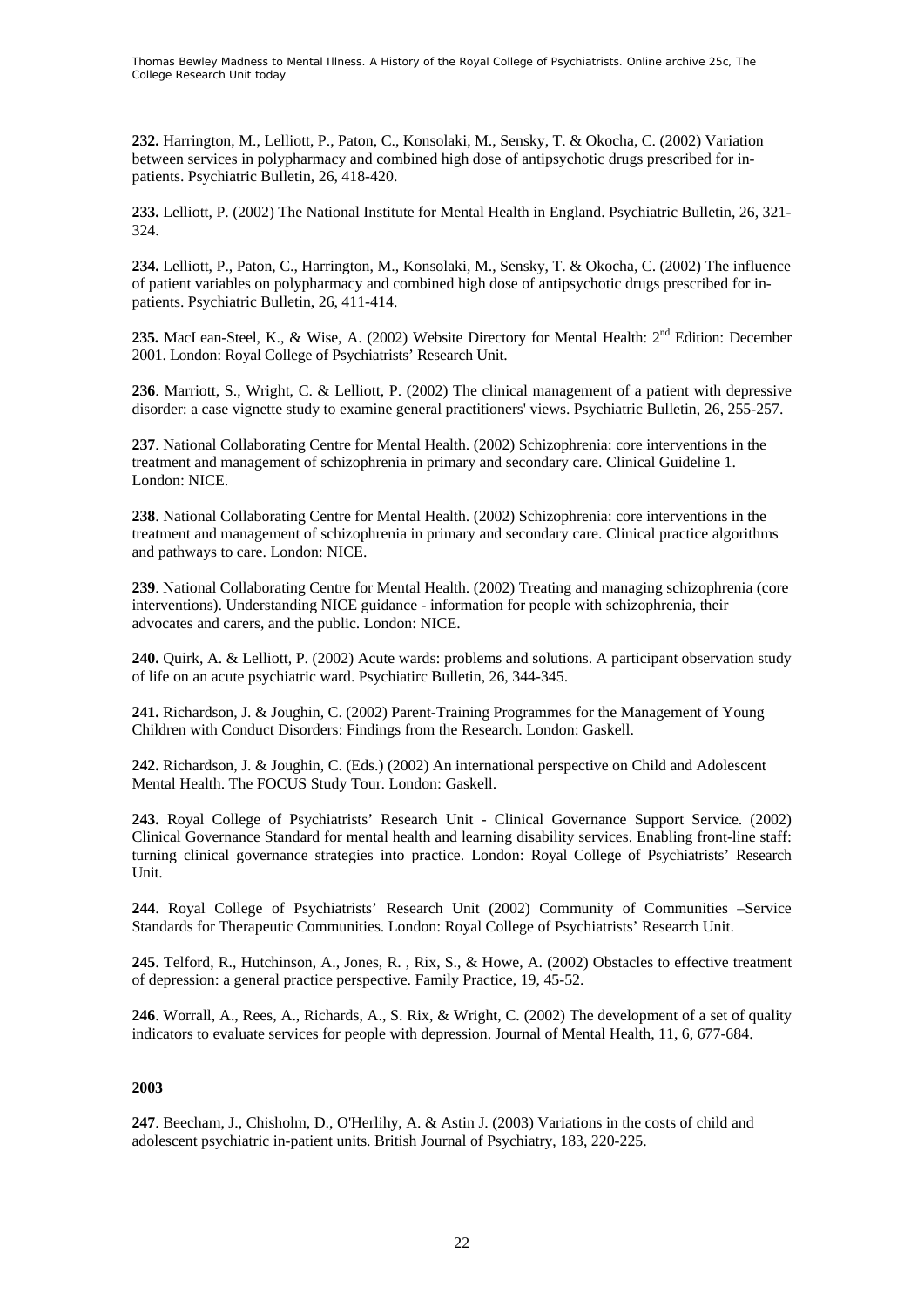**248.** Crawford, V., Crome, I. & Clancy, C. (2003) Co-existing Problems of Mental Disorder and Substance Misuse (Dual Diagnosis): A literature review. Drugs: education, prevention and policy, 10, May supplement, S1-S74. Taylor and Francis Ltd.

**249**. Lelliott, P. (2003) Change in the funding of English Adult Mental Health Care providers between 2001/2002 and 2002/2003. London: Royal College of Psychiatrists' Research Unit.

**250.** Lelliott, P. (2003) Secondary uses of patient information. Advances in Psychiatric Treatment, 9, 221- 228.

251. Lelliott, P & Audini, B. (2003) Trends in the use of Part II of Mental Health Act 1983 in seven English local authority areas. The British Journal of Psychiatry, 182, 68-70.

**252.** Lelliott, P., Beevor, A., Hogman, G., Hislop, J., Lathlean, J. & Ward, M. (2003) Carers' and Users' expectations of services – carer version (CUES-C): a new instrument to support the assessment of carers of people with a severe mental illness. Journal of Mental Health, 12, 2, 143-152.

**253**. National Collaborating Centre for Mental Health. (2003) Schizophrenia: Full national clinical guideline on core interventions in primary and secondary care. London: Gaskell.

**254.** National Collaborating Centre for Mental Health. (2003) Using and understanding the schizophrenia guideline. <http://www.rcpsych.ac.uk/cru/sts/index.htm> London: Royal College of Psychiatrists' Research Unit.

**255.** O'Herlihy, A. & Palmer, L. (2003) Quality Network for In-patient CAMHS – Annual Report, Review cycle 1: June 2001 - May 2002. London: Royal College of Psychiatrists' Research Unit.

**256**. O'Herlihy, A., Worrall, A., Lelliott, P., Jaffa, T., Banerjee, S., Hill, P. (2003) Distribution and characteristics of in-patient child and adolescent mental health services in England and Wales. British Journal of Psychiatry, 183, 547-551.

**257.** Mears, A., White, R., Lelliott, P. Consultant child and adolescent psychiatrists knowledge of and attitude to the use of legislation in young people with psychiatric disorder. Psychiatric Bulletin, 27, 367- 370.

**258.** Mears, A., White, R., O'Herlihy, A.., Worrall, A., Banerjee, S., Jaffa, T., Hill, P. &Lelliott, P. (2003) Characteristics of the Detained and Informal Child and Adolescent Psychiatric In-Patient Populations. Child & Adolescent Mental Health, 8, 131-134.

**259**. Pajak, S., Mears, A., Kendall., Katona. & Medina, J. (2003) Workload and Working Patterns in Consultant Psychiatrists: Project Report - June 2003. London: Royal College of Psychiatrists' Research Unit.

**260.** Paton, C., Lelliott, P., Harrington, M., Okocha, C., Sensky, T. & Duffett, R. (2003) Patterns of antipsychotic drug and anticholinergic prescribing for hospital inpatients. Journal of Clinical Psychopharmacology, 17, 2, 223-229.

**261**. Quirk, A., Lelliott, P., Audini, B. & Buston, K. (2003) Non-clinical and extra-legal influences on decisions about compulsory admission to psychiatric hospital. Journal of Mental Health, 12, 2,119-130.

**262.** Quirk, A., Lilly, R., Rhodes, T. & Stimson, G. (2003) Negotiating a script: the dynamics of staff/client relationships. In: Methadone Matters: Evolving Community Methadone Treatment of Opiate Addiction (eds G. Tober, J. Strang). London: Martin Dunitz. Chapter 4.

**263.** Richardson, J. & Lelliott, P. (2003) Mental Health Needs of Looked after Children. Advances in Psychiatric Treatment, 9, 249-251.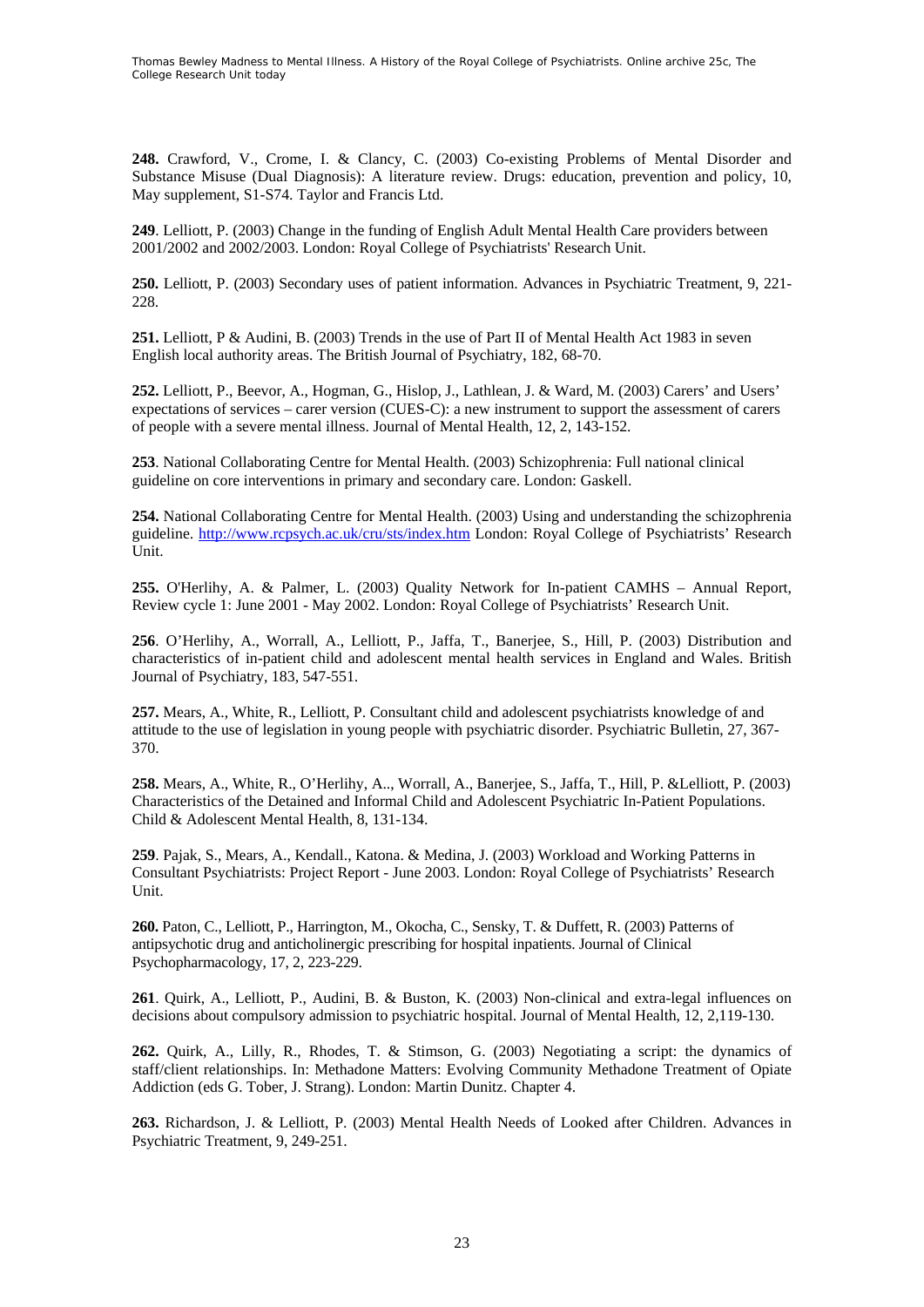**264.** Royal College of Psychiatrists' Research Unit (2003) Community of Communities – Service Standards for Therapeutic Communities, 2<sup>nd</sup> edition. London: Royal College of Psychiatrists' Research Unit.

**265.** Shield, T., Campbell, S., Rogers, A., Worrall, A., Chew-Graham, C. & Lask, L. (2003) Quality indicators for primary care mental health services. Quality and Safety in Healthcare, 12, 100-106.

**266.** Tucker, S., Moffat, J., Coskun, C., Lelliott, P., Haigh, R., Worrall, A. Community of Communities; A Quality Network of Therapeutic Communities; Annual Report 2003-2004 eds. London: Royal College of Psychiatrists' Research Unit.

**267.** Worrall, A., O'Herlihy, A. & Palmer, L. (2003) Quality Network for In-patient CAMHS – Service Standards 2002/2003. London: Royal College of Psychiatrists' Research Unit.

**268.** Worrall, A., O'Herlihy, A. & Mears, A. (2003) Child and adolescent psychiatric in-patient units: young people's views. Childright, 196, 10-11.

### **2004**

**269**. Caird, H., Worrall, A. & Lelliott, P. (2004) The Electroconvulsive Therapy Accreditation Service. Psychiatric Bulletin, 28, 257-259.

**270**. Caird, H., Worrall, A. & Lelliott P. (2004) Electric avenues. Health Service Journal, 7-10-04, p37.

**271**. Fox, C. & Hawton, K. (2004) Deliberate Self Harm in Adolescence: findings from research. London: Jessica Kingsley.

**272.** Haigh, R. & Tucker, S. (2004) Democratic Development of Standards: The Community of Communities - A Quality Network of Therapeutic Communities. Psychiatric Quarterly, 75, 3, 263-277.

**273**. Jaffa, A., Lelliott, P., O'Herlihy, A., Worrall, A., Hill, P. & Banerjee, S. (2004) The staffing of inpatient child and adolescent mental health services. Child and Adolescent Mental Health, 9, 84-87.

**274.** Jenkins, R. & Elliott, P. (2004) Stressors, burnout and social support: nurses in acute mental health settings. Journal of Advanced Nursing, 48, 6: 1-10.

**275**. Kendall, T. & Pilling, S. (2004) The National Collaborating Centre for Mental Health. In: Clinical Practice Guidelines in Mental Health.(eds. Whitty, P. Eccles, M.) Radcliffe Publishing.

**276.** Kendall, T., Pilling, S., Pettinari, C. & Whittington, C. (2004) Clinical guidelines in mental health 1: The National Collaborating Centre for Mental Health. Psychiatric Bulletin, 28, 156-159.

**277.** Kendall, T., Taylor, C. & Jackson, K (2004). Treating vulnerable patients the NICE way. Ambulance Today, 14-15.

**278.** Lelliott, P. (2004) The National Patient Safety Agency. Psychiatric Bulletin, 28, 193-195.

**279.** Lelliott, P., & Quirk, A. (2004) What is life like on acute psychiatric wards? Current Opinion in Psychiatry, 17, 297-301.

**280**. Malek, M. & Joughin, C. (2004) Mental Health Services for Minority Ethnic Children and Adolescents. London: Jessica Kingsley.

**281**. Mears, A., Etchegoyen, A., Stormont, F., Kendall, T., Katona, C. & Pajak, S., (2004) Female psychiatrists' career development after flexible training. Psychiatric Bulletin, 28, 201-203.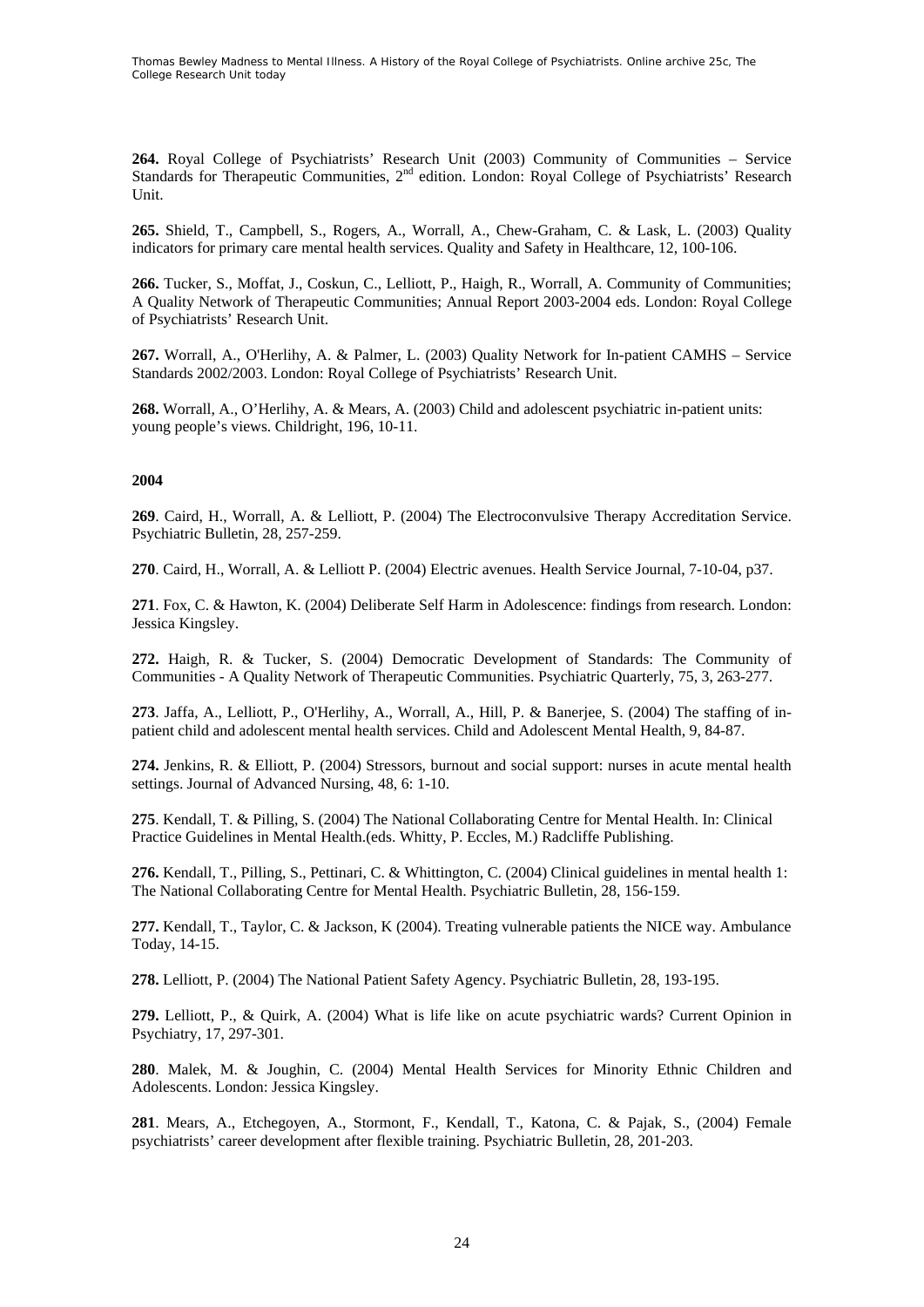**282**. Mears, A., Kendall, T., Katona, C., Pashley, C. & Pajak, S. (2004) Retirement intentions of older consultant psychiatrists. Psychiatric Bulletin, 28, 130-132

**283**. Mears, A., Pajak, S., Kendall, T., Katona, C., Medina, J., Huxley, P., Evans, S. & Gately, C. (2004). Consultant psychiatrists' working patterns: are progressive approaches the key to staff retention? Psychiatric Bulletin, 28, 251-253.

**284.** National Collaborating Centre for Mental Health. (2004) Eating Disorders; Core interventions in the treatment and management of anorexia nervosa, bulimia nervosa and related eating disorders London; The British Psychological Society.

**285.** National Collaborating Centre for Mental Health. (2004) Self-harm: The short-term physical and psychological management and secondary prevention of self-harm in primary and secondary care. London: The British Psychological Society.

**286.** National Collaborating Centre for Mental Health. (2004) Quick Reference Guide. Self-harm: The short-term physical and psychological management and secondary prevention of self-harm in primary and secondary care. London: NICE.

**287.** National Collaborating Centre for Mental Health. (2004) Self-harm: short-term treatment and management. Understanding NICE guidance - information for people who self-harm, their advocates and carers, and the public (including information for young people under 16 years). London: NICE.

**288.** National Collaborating Centre for Mental Health. (2004) Depression: Management of depression in primary and secondary care. . London: NICE.

**289**. National Collaborating Centre for Mental Health. (2004) Quick Reference Guide. Depression: management of depression in primary and secondary care. London: NICE.

**290**. National Collaborating Centre for Mental Health. (2004) The treatment of depression in adults. Understanding NICE guidance - information for people with depression, their advocates and carers, and the public. London: NICE.

**291**. O'Herlihy, A., Worrall, A., Lelliott, P., Jaffa, T., Banerjee, S., & Hill, P. (2004) Characteristics of the residents of in-patient child and adolescent mental health services in England and Wales. Clinical Child Psychology and Psychiatry Journal, 1359-1045.

**292.** Paton, C. & Lelliott, P. (2004) The use of prescribing indicators to measure the quality of care in psychiatric inpatients. Quality and Safety in Health Care, 13, 40-45.

**293**. Quirk, A. & Lelliott, P. (2004) Users' experiences of inpatient services. In: From Toxic Institutions to Therapeutic Environments (eds. Campling, P. Davies, S. Farquharson, G.). London: Gaskell, 45-53.

**294**. Quirk, A., Lelliott P, & Seale C. (2004) Service users strategies' for managing risk in the volatile environment of an acute psychiatric ward. Social Science and Medicine, 59 (12): 2573-2583.

**295**. Rees, S., Cullen, C. Kavanagh, S. & Lelliott, P. (2004) Learning Disabilities. In: Health Care Needs Assessment: The Epidemiologically Based Needs Assessment Reviews: Volume 2 (eds. Stevens, A. Raftery, J. Mant, J. and Simpson, S.) 451-542. Oxford: Radcliffe.

296. Tucker, S., Moffat, J., - Service Standards for Therapeutic Communities, 3<sup>rd</sup> edition, April, 2004. London: Royal College of Psychiatrists' Research Unit.

**297**. Whittington, C., Kendall, T., Fonagy, P., Cottrell, D., Cotgrove, A. & Boddington, E. (2004) Selective serotonin reuptake inhibitors in childhood depression: systematic review of published versus unpublished data. The Lancet, 363, 1341.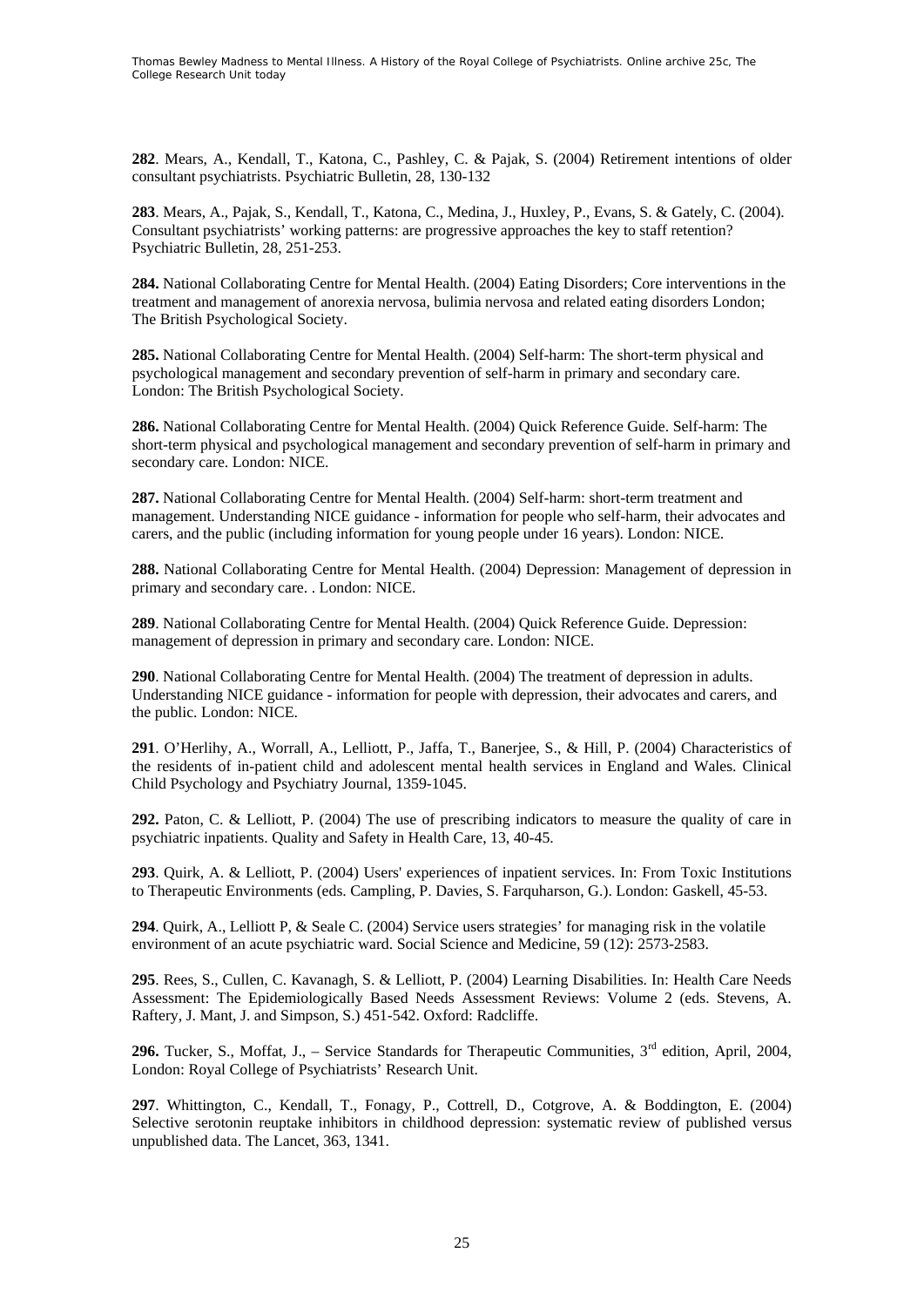**298.** Wing, J. (2004) Severe Mental Illness. In: Health Care Needs Assessment: The Epidemiologically Based Needs Assessment Reviews: Volume 2 (eds. Stevens, A. Raftery, J. Mant, J. & Simpson, S.) 159- 238. Oxford: Radcliffe.

**299.** Worrall, A., O'Herlihy, A., Banerjee, S., Jaffa, T., Lelliott, P., Hill, P., Scott, A. & Brook H. (2004) Admissions of young people with a mental disorder to adult psychiatric and paediatric wards. British Medical Journal, April 2004, 328-867.

### **2005**

**300.** Durand. M., Lelliott, P. & Coyle, C. (2005) The Availability of Treatment of Addictions in Medium Secure Psychiatric Inpatient Services. Final Report to the Department of Health. London Royal College of Psychiatrists' research Unit.

**301**.Durand. M., Lelliott, P., Crome, I. & Coyle, C. (2005) The Addiction Psychiatry Services Project. Final Report to the Department of Health. London Royal College of Psychiatrists' research Unit

**302.** Evans, S., Huxley, P., Gately, C., Webber, M., Mears, A., Pajak, S., Kendall, T., Medina, J. & Katona, C (2005). The impact of 'statutory duties' on mental health social workers in the UK. Health & Social Care in the Community 13(2), pp 145-154.

**303**. James, A., Worrall, A., & Kendall, T. (2005) Clinical Governance in Mental Health and Learning Disability Services. London: Gaskell.

**304.** James, A. & Worrall, A. (2005) Introduction and Overview. In James A, Worrall A, Kendall T (Eds). Clinical Governance in Mental Health and Learning Disability Services. London: Gaskell

**305.** Lelliott, P. (In press) Commentary on: The mental health research system in England: yesterday, today and tomorrow. Psychiatric Bulletin. In Press

**306.** National Collaborating Centre for Mental Health. (2005) Post-traumatic stress disorder: The management of PTSD in adults and children in primary and secondary care. London: The Royal College of Psychiatrists (Gaskell) & The British Psychological Society.

**307.** National Collaborating Centre for Mental Health. (2005) Quick Reference Guide. Post-traumatic stress disorder (PTSD): The management of PTSD in adults and children in primary and secondary care. London: NICE.

**308.** National Collaborating Centre for Mental Health. (2005) Post-traumatic stress disorder (PTSD): the treatment of PTSD in adults and children in primary and secondary care. Understanding NICE guidance information for people with PTSD, their advocates and carers, and the public. London: NICE.

**309.** Ogunbamise, A., Reardon, M., Mohoboob, M. & Lelliott, P. (In press) The impact of a fast track assessment clinic on waiting times and non-attendance rates for new referrals to a community mental health centre. Psychiatric Bulletin (in press).

**310.** Paget, S., Jones, L. & Worrall, A. (2005) - Democratic Therapeutic Communities Core Model, National Audit Report 2004/2005. London: Royal College of Psychiatrists' Research Unit

**311.** Quirk, A. & Lelliott, P. & Seale, C. Risk management by patients on psychiatric wards in London: an ethnographic study. Health, Risk & Society.

**312.** The Royal College of Psychiatrists' Research Unit (2005) The National Audit of Violence (2003- 2005). Final Report to the Healthcare Commission.